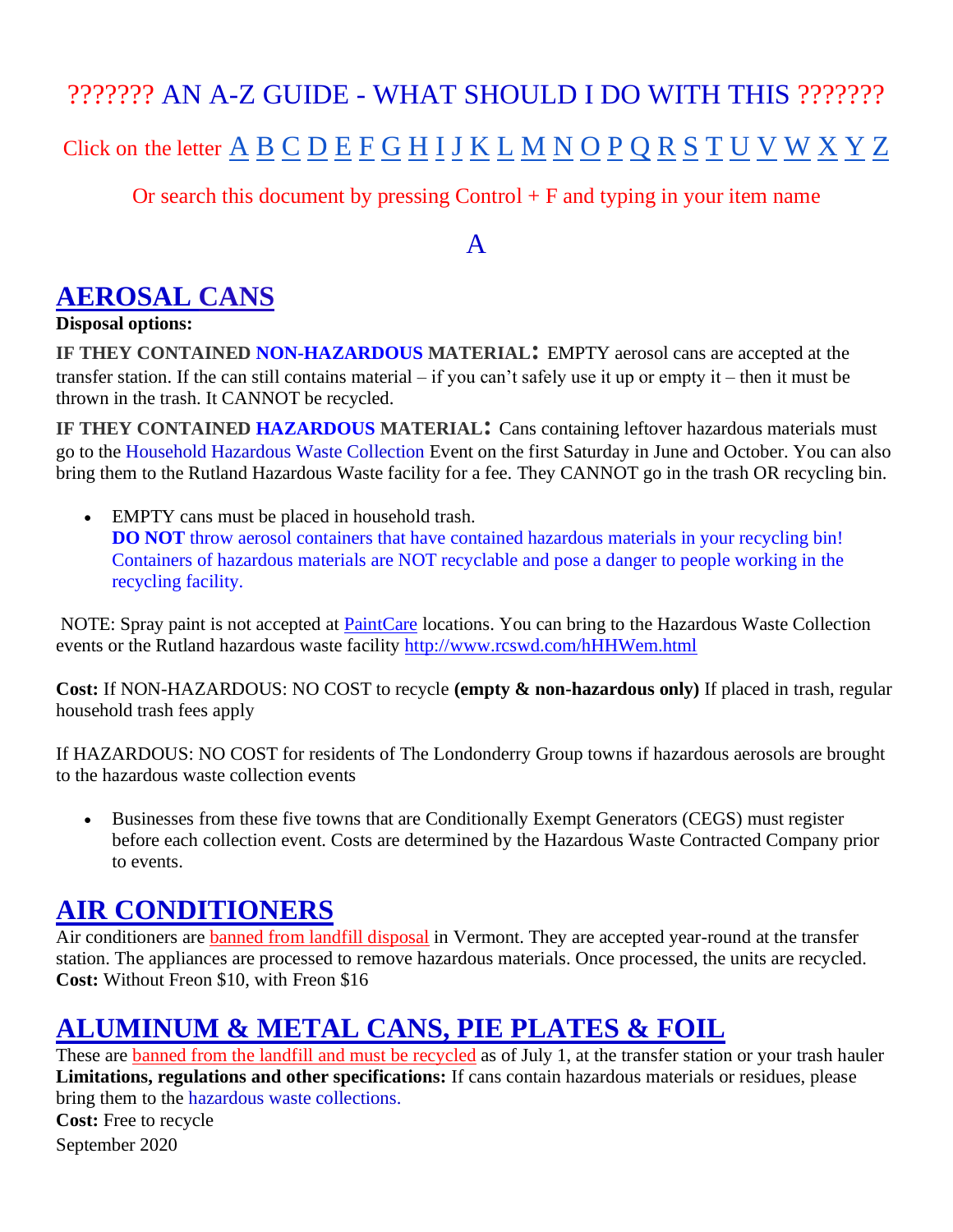## **ALUMINUM FOIL**

Clean, dry aluminum foil, pie plates and pans [are banned from the trash and](http://londonderryvt.org/site/wp-content/uploads/2013/11/LandfillBan-Poster-ps-800.jpg) may be recycled at the transfer station or by your trash hauler.

Because the Materials Recovery Facility (MRF) can't handle items less than 2″ in any direction, make sure you flatten aluminum foil into bigger units before throwing it in the recycling bay.

**Cost:** Free to recycle

### **AMMUNITION**

Unused ammunition is **not** accepted at the transfer station. Local & state police are no longer an option for getting rid of ammunition. Check with hunting supply retailers to see if they will accept.

For spent/used shells or casings: If **plastic**, they should be placed in trash. If at least 80% **metal**, can be placed with scrap metal at the transfer station

#### **Limitations, regulations and other specifications:**

- Ammunition casing, as long as it is empty and made up of 80% or more of metal, is accepted for no fee. Please make sure the casing is not mixed in with any live ammunition.
- Shotgun shells are not accepted as scrap metal.
- Please do not bring any ammunition to the transfer station

## **ANIMALS (dead)**

**Disposal options:**

- Bury the animal on your property.
- Take the animal to a rendering company (only for large animals) or a veterinarian.
- Contact your local game warden (for road-killed animals).

**Chicken carcasses only:** may be brought to the transfer station for inclusion in our compost. We do not accept any other whole animals for composting at this time.

**Limitations, regulations and other specifications:** Farmers needing to dispose of large quantities of dead animals should contact the Vermont Agency of Natural Resources at (802) 241-3465 for guidance. For more information, see [the State of Vermont Solid Waste Management Program.](http://www.anr.state.vt.us/dec/wastediv/solid/home.htm)

#### **ANSWERING MACHINES**

**Cost:** \$2.00 or Accepted at Electronics Collection Events for free,

#### **ANTIFREEZE**

Residents and businesses must bring antifreeze to the HAZARDOUS WASTE COLLECTION EVENTS OR RUTLAND HAZARDOUS WASTE FACILITY http://www.rcswd.com/hHHWem.html

**Cost:** FREE for Landgrove, Londonderry, Peru, Weston and Windham residents at Hazardous Waste Events. Check with Rutland for pricing at their facility

**Limitations, regulations and other specifications:** Empty bottles of hazardous materials should not be disposed of in the trash or recycled, as residues may remain on the containers.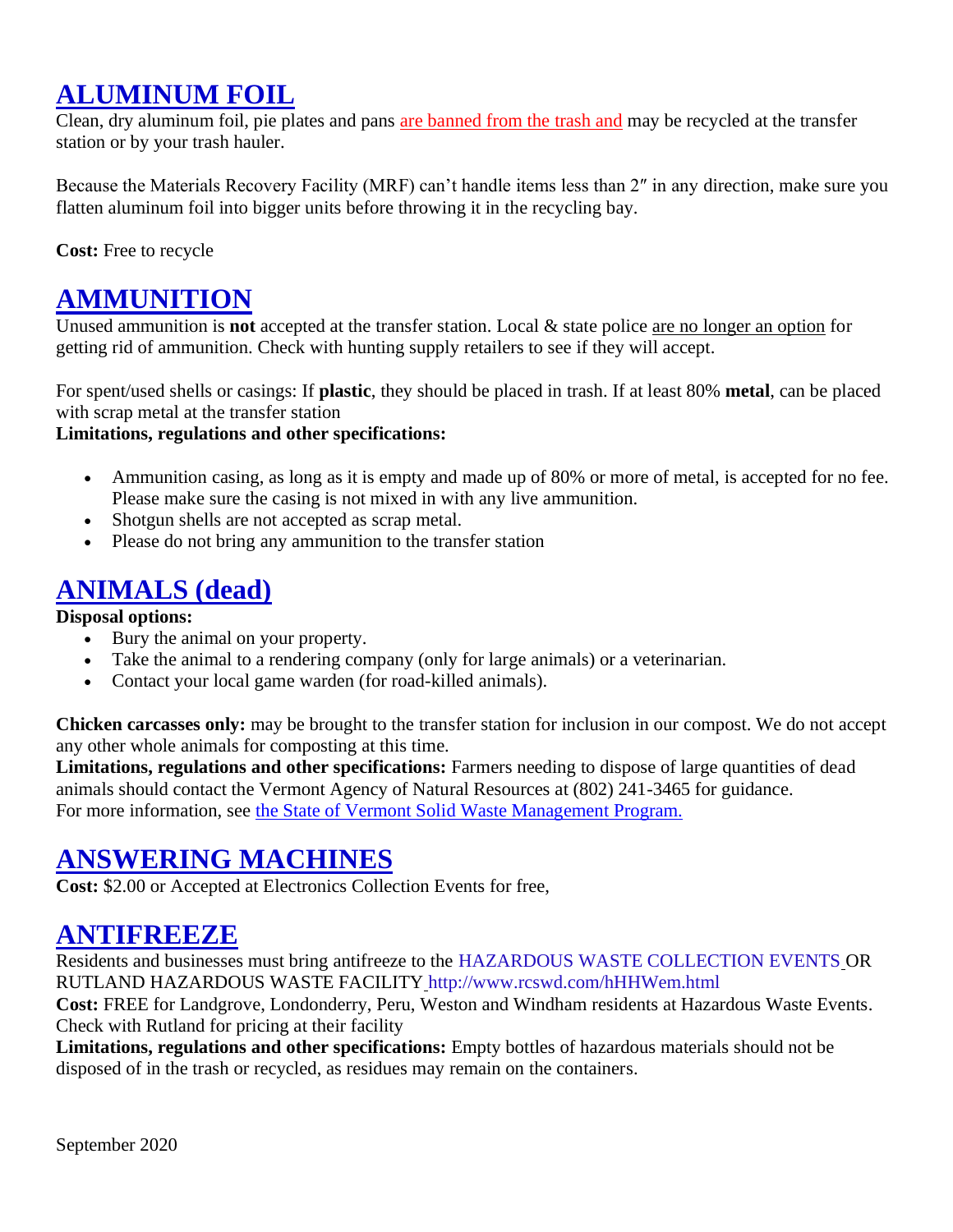# **APPLIANCES**

**Disposal options:** [Major appliances are banned from landfill disposal in Vermont.](http://londonderryvt.org/site/wp-content/uploads/2013/11/LandfillBan-Poster-ps-800.jpg)

**Options for Reuse:** The following organizations also accept and/or list items that are in usable condition: Goodwill, 215 North St, Bennington, VT 05201, 802-442-4285 [http://www.goodwill-berkshires.org](http://www.goodwill-berkshires.org/) and [ReuseMarketplace.org](http://www.reusemarketplace.org/) (online only marketplace)

**Options for Recycling** Appliances are accepted for recycling year-round at the transfer station **Cost:** Without Freon \$10, with Freon \$16

**Limitations, regulations and other specifications:** For safety reasons, please remove doors with a latch-style handle (or disable the latch) before bringing them for recycling.

#### **ASBESTOS**

Asbestos and asbestos-containing material (ACM) is **not accepted at the transfer station or Hazardous Waste Collections.** State regulations regarding the removal of ACM depend on the type of material it is.

- **FRIABLE ASBESTOS** (crumbly, easily becomes airborne): Must be handled by an asbestos abatement contractor for safe removal and disposal.
- **NON-FRIABLE ASBESTOS** Can be handled by an asbestos abatement contractor<sup>\*</sup> or by the homeowner, following proper removal procedures (see links & contact info below for more information). For self-removal, some [local trash & recycling haulers](http://cswd.net/trash/special-haulers/) can deliver an approved asbestos container to your home and manage the disposal.
- **Cost:** Costs vary depending on the contractor and services. Contact individual contractor for cost information.

**Limitations, regulations and other specifications:** Learn more about asbestos and proper removal procedures from the [Vermont Department of Health \(](http://healthvermont.gov/enviro/asbestos/AsbestosFactsheets.aspx)DOH). For any questions related to asbestos removal or legal requirements, call the Vermont DOH asbestos hotline at **(800) 439-8550.**

**\* Asbestos Abatement** Catamount Environmental, Inc.

15 Catamount Lane PO Box 160, Wilmington VT , US , 05363 Call: 800-639-3021 802-464-2754 Email: [info@catenv.net](mailto:info@catenv.net)

View the full list of *[Consultant Contractors & Individual Consultants](http://healthvermont.gov/enviro/asbestos/asbestos_contractor.aspx)* on the Vermont Department of Health [website.](http://healthvermont.gov/enviro/asbestos/asbestos_contractor.aspx)

*"Asbestos is a health threat to humans. However, asbestos fibers are only dangerous if they are disturbed (such as during building renovation or demolition), which causes fibers to float in the air, allowing them to be easily inhaled. Exposure to asbestos can cause serious lung problems and cancer.*

*If you think you have been exposed to asbestos call your doctor or other health care practitioner right away. Even if you don't feel sick, tell your doctor that you might have been exposed to asbestos."*

## **ASEPTIC MILK, JUICE AND BROTH BOXES**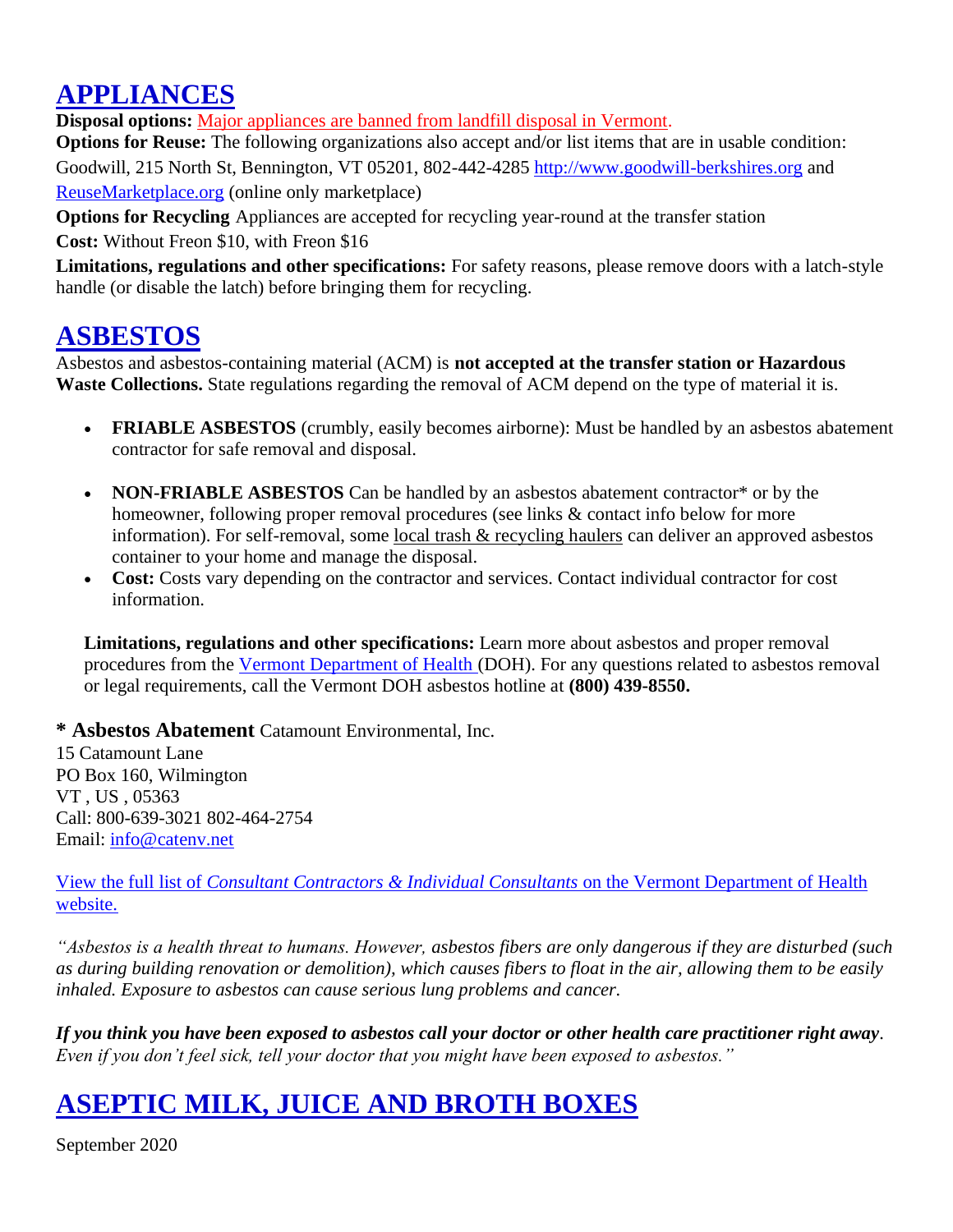Can be recycled for free at the transfer station with mixed recyclables

## **ASHES**

Small quantities of household wood ashes (cold) are accepted at the transfer station. No ashes of any kind are accepted in our compost bins

**Cost:** Regular household trash fees apply.

**Limitations, regulations and other specifications:** Coal ash is not considered hazardous and may be disposed of with your regular household trash (as long as it is no longer hot).

## **ASPHALT AND ASPHALT SHINGLES**

The transfer station accepts asphalt and asphalt shingles as construction & demolition debris Please see <https://dec.vermont.gov/waste-management/solid/materials-mgmt/construction-waste> for handling these materials

**Cost:** \$60 per cubic yard

## **AUTOMOBILES**

#### **Disposal options:**

[Good News Garage –](http://www.goodnewsgarage.org/) accepts donated cars, vans, or trucks, repairs them and gives them to families in need of transportation. Free pick up and towing. Easy online donation or call toll-free 877-GIVE-AUTO (877-448- 3288). Vehicle donations may receive a higher tax deduction if used in the program.

[American Diabetes Association \(ADA\) –](http://www.diabetes.org/donate/other-ways-to-give/vehicle-donation.html?loc=wtg-slabnav) (800) 232-6570. Donations accepted from individuals, companies, municipalities, whether vehicles run or not. (Free pick-up and towing).

Auto recyclers that purchase cars for parts and manage the process in an environmentally sound way may be found through these sites:

- http://www[.greenvehicledisposal.com](http://www.greenvehicledisposal.com/) http://www[.mrcarjunk.com](http://www.mrcarjunk.com/)
- http://www[.charitycar.us](http://www.charitycar.us/)

#### **[AUTOMOTIVE SEAT](http://cswd.net/a-to-z/automotive-seat/)**

**Disposal options:** Bench or bucket seats from cars or trucks are accepted as landfill waste at transfer station **Cost:** Bucket seat \$8, Bench seat \$16

<span id="page-3-0"></span>**Notes:** Child car seats are **NOT** accepted at the Take it or Leave it bay due to safety concerns

#### B

#### **BABY CRIBS**

**Disposal options:** Bring unusable cribs to the transfer station for disposal. **Cost:** \$6.00-\$8.00

**Limitations, regulations and other specifications:** For safety reasons, we do not accept baby cribs in the TAKE IT OR LEAVE IT bay at the transfer station. There may be restrictions on what reuse stores can accept as well. Please contact them for more information.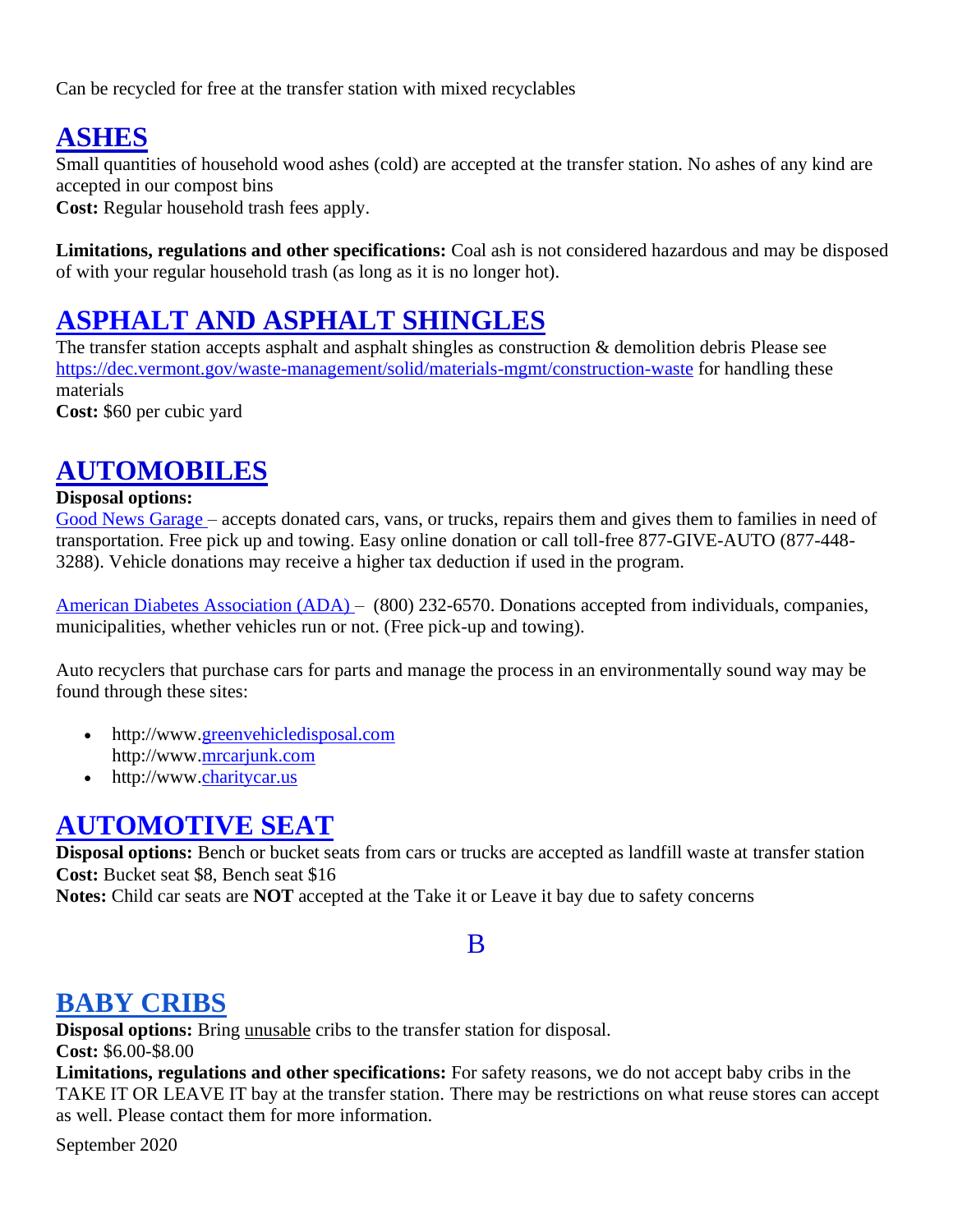# **BABY POOLS**

**Disposal options:** If it's still in good condition it can be placed in our TAKE IT OR LEAVE IT BAY after the attendant's okay. The transfer station accepts these as landfill waste. **Cost:** \$4.00 – \$8.00 depending on size.

## **BALLASTS**

**Disposal options:** Ballasts from appliances and fluorescent light fixtures may be disposed of at Hazardous Waste Collection events or brought to the Rutland Hazardous Waste facility http://www.rcswd.com/hHHWem.html

**Cost:** Free to residents of the Londonderry Group at Hazardous Waste Events. Check with Rutland Hazardous Waste Facility for fees.

These devices are used to power fluorescent light fixtures. They are located with the casing of the fixture and contain hazardous materials. Please use great care in removing ballasts from light fixtures. If the ballast is leaking, please place it in a thick plastic bag before transporting it.

## **BARBED WIRE**

**Disposal options:** Barbed wire may be placed in the scrap metal bin at the transfer station **Cost:** scrap metal disposal is FREE.

#### **BATHTUB**

**Disposal options:** You can bring a bathtub or bathtub surround to the transfer station. Depending on the material, it could be placed in scrap metal, or in landfill trash (fees apply). If your bathtub is still in good condition, **please consider donating it** instead! **Cost:** Bathtubs that are at least 80% metal may be placed in scrap metal at no cost. Otherwise Bathtub: \$12, Bathtub surround: \$12– \$18.00, depending on size

## **BATTERIES (alkaline)**

**Disposal options:** Alkaline batteries (e.g. a typical non-rechargeable flashlight battery) no longer contain high levels of hazardous materials and may be safely disposed of in your household trash. **As of January 2016,** alkaline batteries will be able to be recycled with your rechargeable batteries. **Cost:** Regular trash fees apply. Will be free to recycle as of January 2016

#### **BATTERIES (non-alkaline)**

All other batteries (button cell, lead acid, lithium, rechargeable, NiCad) are [banned from the landfill](http://londonderryvt.org/site/wp-content/uploads/2013/11/LandfillBan-Poster-ps-800.jpg) and should be brought to Londonderry Hardware, the Transfer Station or Londonderry Town Office to be placed in a plastic bag or with positive terminal taped for recycling. **Cost:** Free

## **BATTERIES- AUTO**

Can be brought to any automotive center/garage where you purchase your new battery

#### **BEDS**

**Disposal options:** Usable bed frames (not mattresses) may be put in the transfer station's TAKE IT OR LEAVE IT bay after checking with an attendant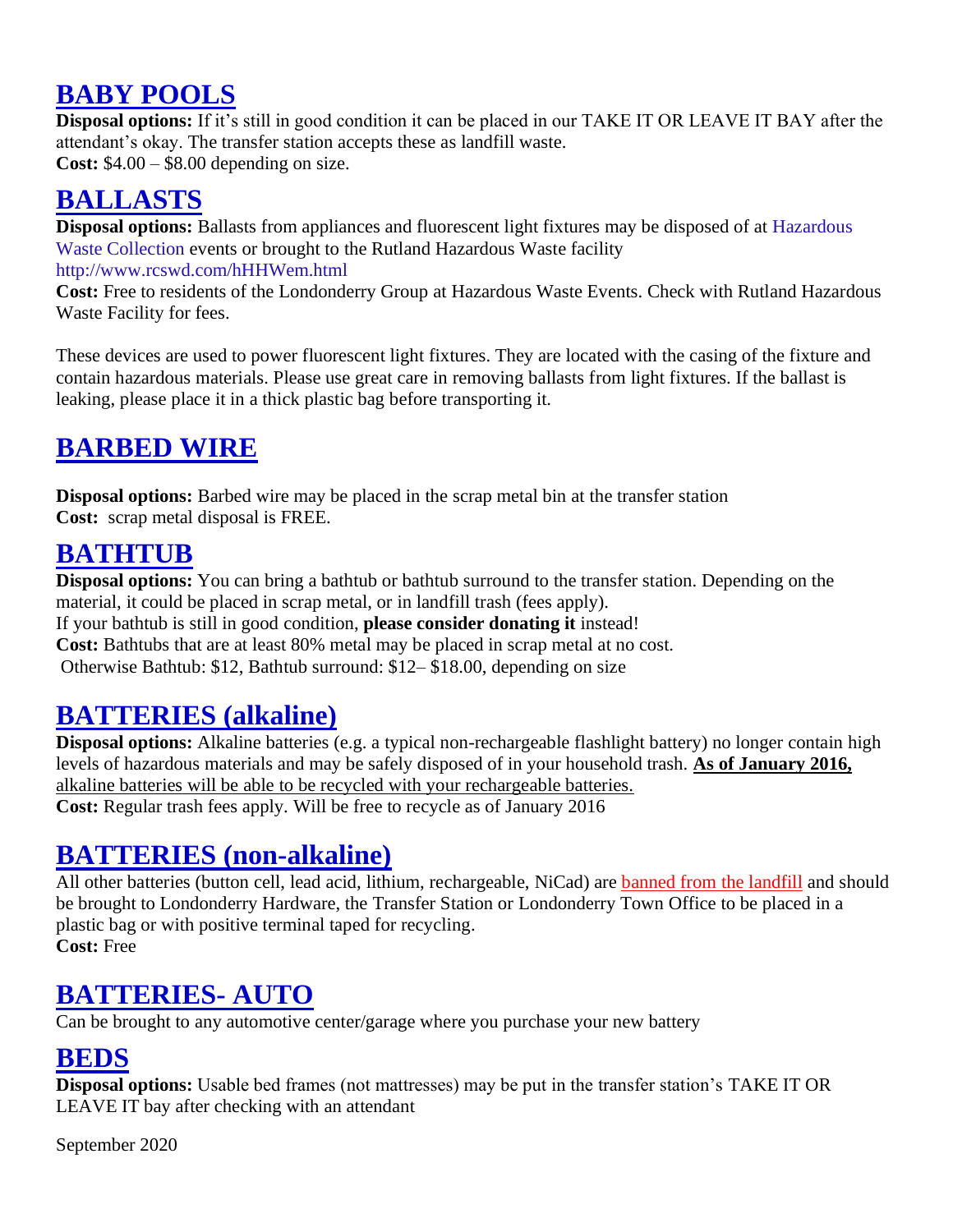#### **Cost: Mattresses**, Twin-\$6, Double-\$10, Queen or King \$16 **Cost: Bed Frames**

- Twin: \$2-\$6
- Full: \$4-\$8.00
- Queen: \$4-\$8.00
- King: \$8.00-\$16.00
- Bed frame (water bed): \$16.00-\$28

Beds and frames that are at least 80% metal may be placed in the scrap metal bin for free.

#### **[BICYCLES](http://cswd.net/a-to-z/bicycles/)**

#### **Disposal options:**

- If your bike is in good condition, consider donating it to [Bike Recycle Vermont,](http://www.localmotion.org/programs/bikerecycle/) a non-profit organization that refurbishes and distributes bikes to Vermonters who could not otherwise afford one. Donations of funds are accepted, but not required.
- Bikes are accepted for scrap metal recycling at the transfer station. They may also be placed in the TAKE IT OR LEAVE IT bay, after checking with an attendant, if they are in good and safe working condition.

**Cost:** FREE

### **BINDERS**

**Disposal options:** Avery®, Staples®, and TerraCycle® have created a program for recycling used binders at Staples locations. The program provides store credit for purchase of a new binder. For more information, see [the binder recycling program at Staples page at Terracycle.com](http://www.terracycle.com/en-US/brigades/binder-recycling-program-at-staples.html)

#### **BOATS**

**Disposal options:** Small boats and canoes may be accepted at the Transfer Station. Check with an attendant. OR Contact a local marina to see if they need the boat for parts. If your boat is made of metal or aluminum a local scrap metal recycler may be interested in taking it.

#### **BOILERS**

**Disposal options:** Decommissioned boilers (gas, oil or wood-fired) may be disposed of at the transfer station. These units may contain hazardous materials such as refrigerant, mercury devices, capacitors and ballasts. Once the boiler is inspected and any hazardous materials are removed, it will be recycled as scrap metal. Customers are responsible for unloading their boiler and placing it in the scrap metal area. **Cost:** \$6.00

#### **BOOKS**

#### **Disposal options:**

\* Paperback books may be placed in with other mixed paper and recycled at the transfer station

\*Donating your books to the South Londonderry Free Library or Weston Library may be an option depending on the quality and content of the books. The Thrifty Attic takes some books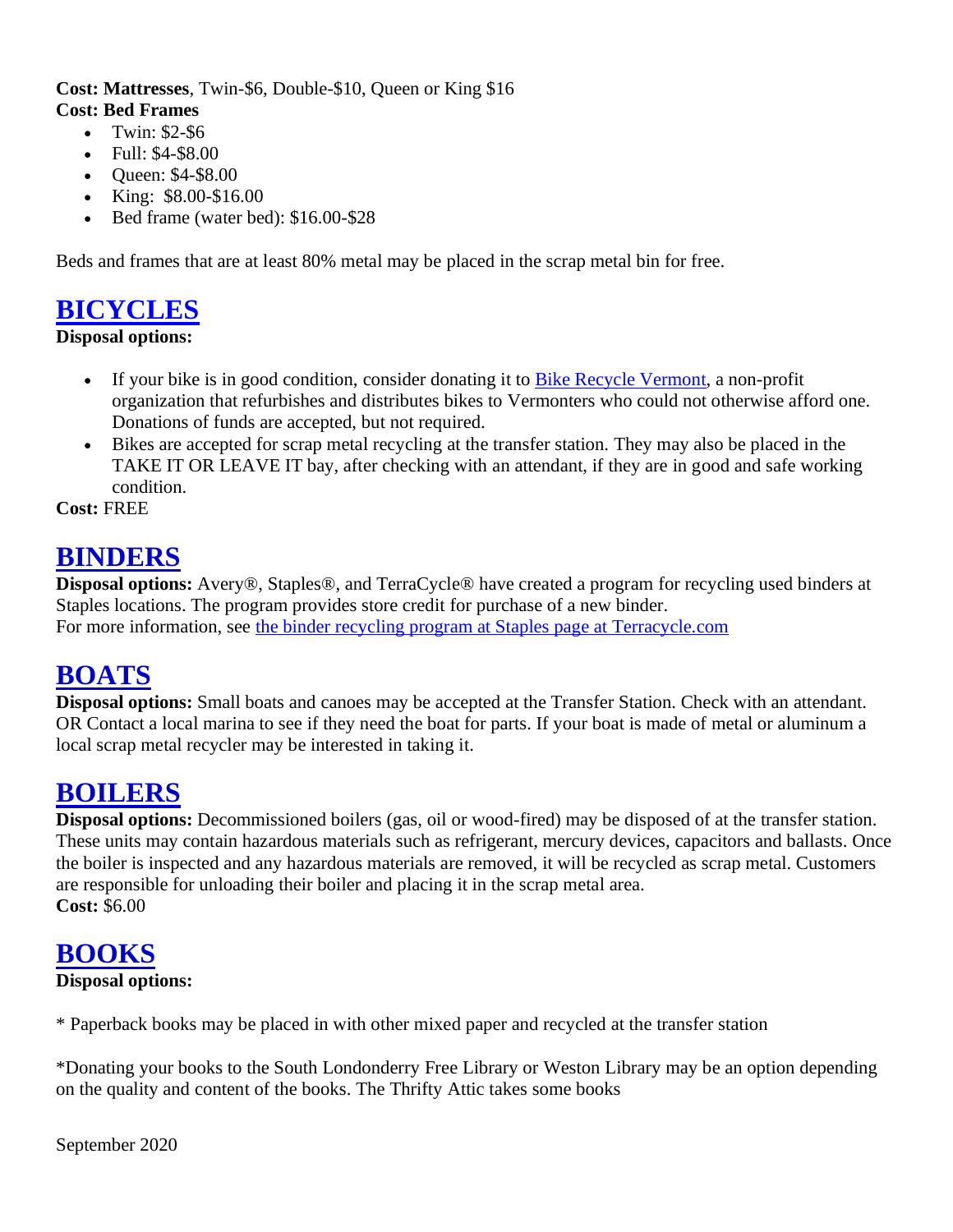\*Hardcover books that are not in usable condition can be placed in the mixed paper recycling bay after hard covers are removed

**Cost**: FREE for recycling and reuse options. Otherwise, regular disposal rates apply

**Limitations, regulations and other specifications:** All books must be clean and dry. Discard wet, moldy or mildewy books with your household trash.

## **BOXSPRINGS**

**Disposal options:** Bring unusable box springs to the Transfer Station. **Cost:** Twin-\$6, Double-\$10, Queen or King-\$16 **Notes:** This cost is for a box spring only; mattresses are charged separately at the same rate.

## **BRICKS**

**Options for Reuse** These businesses accept bricks in good condition for resale:

- [Architectural Salvage Warehouse 1](http://www.greatsalvage.com/)1 Maple Street, **Essex Junction** (802-879-4221)
- [ReSource Building Materials Center](http://www.rebuildvt.org/rebuild/Building_Materials) 339 Pine Street, **Burlington** (802-846-4015)
- Clean and reusable bricks only will be accepted at the building materials stores.

**Other disposal options** transfer station back fill area if unpainted

**Cost**: Free if unpainted OR Light Construction Materials (per cubic yard) – \$40, Heavy Construction Materials (per cubic yard)  $-$  \$60

**Limitations, regulations and other specifications:** Painted bricks will be charged as construction and demolition waste.

## **BUILDING MATERIALS**

**Disposal options:** Check with Habitat for Humanity to see what building materials they will accept. [restore@vermonthabitat.org](mailto:restore@vermonthabitat.org) or **call 802-857-5296.**

**Cost:** Regular trash disposal fees apply if items are not to be reused or recycled. These are by volume at the transfer station. Light Construction Materials (per cubic yard) – \$40, Heavy Construction Materials (per cubic  $\text{yard}$ ) – \$60

## **BURLAP**

**Disposal options:** Burlap makes a great garden mulch, and if weathered over a year of garden activity, can easily be added to a **home backyard compost pile**. Not accepted at transfer station organics carts..

#### $\mathsf{C}$

## <span id="page-6-0"></span>**CARDBOARD**

**Disposal options:** Corrugated cardboard is **banned from the landfill and must be recycled** as of July 1, 2015. Cardboard can be recycled at the transfer station or through your trash hauler. **Must be dry & clean**

Some food packaging is **plastic coated** – and therefore **not recyclable**. Please place any refrigerated or frozen food containers or other coated cardboard in the trash **Cost:** Free to recycle. Otherwise regular disposal fees apply

# **CARPETING AND RUGS**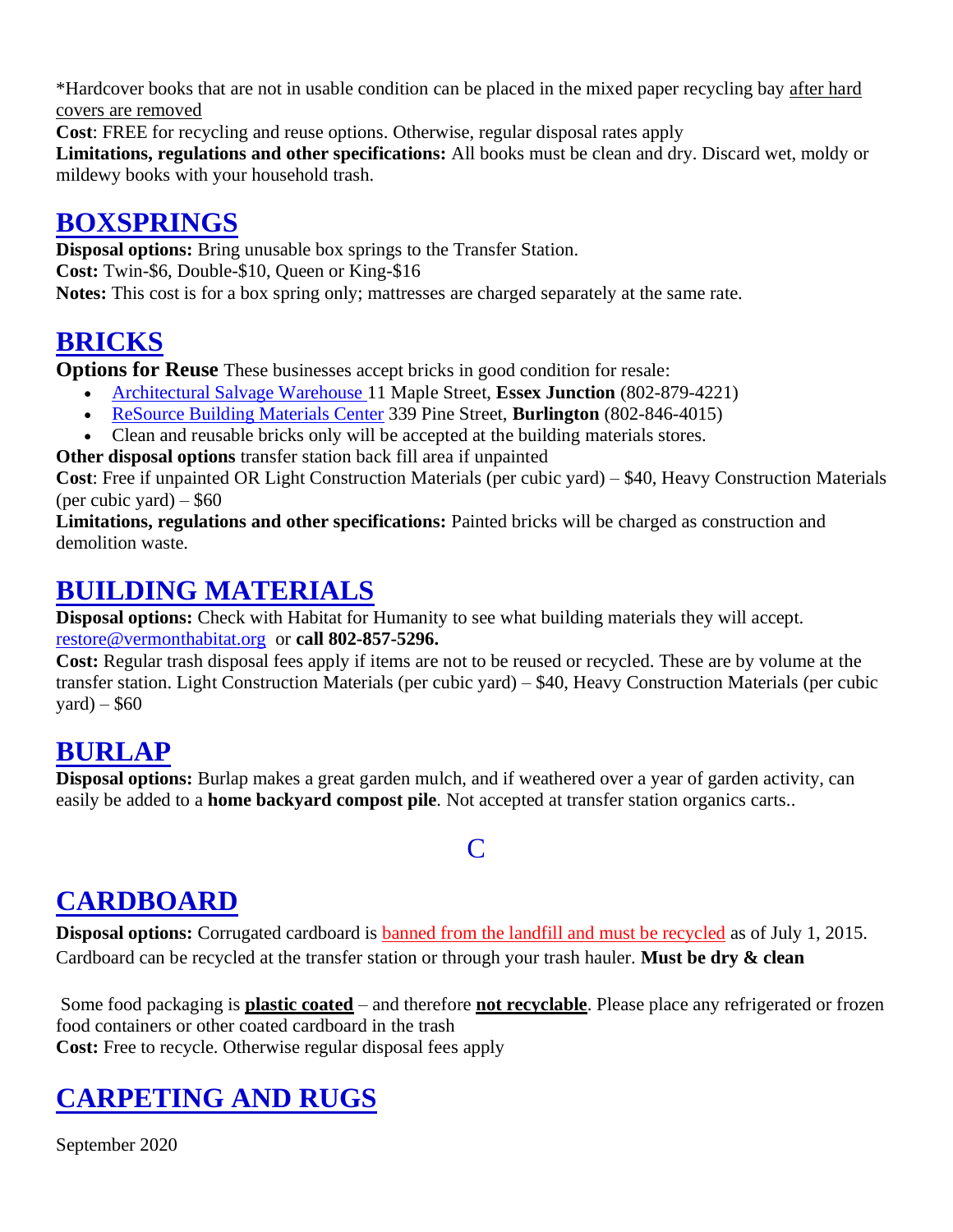**Disposal options:** Wall-to-wall carpeting and area rugs and padding may be disposed of at the Transfer Station. **Cost:** fees are calculated by the volume

## **CASSETTE TAPES**

**Disposal options:** May be disposed of as trash. Regular fees apply

**Limitations, regulations and other specifications:** Remove tapes from paper or plastic cases. Recycle these separately.

## **CD CASES**

**Disposal options:** Plastic CD cases are recyclable and can be added to your mixed recyclables **Cost:** FREE

**Limitations, regulations and other specifications:** Please remove CDs and paper liners from the cases. Paper liners may also be recycled at the transfer station with the mixed paper.

## **CD or DVD PLAYERS**

**Disposal options:** Bring to Electronics collection event **Cost:** \$2.50 if disposed of in trash

#### **CDs and DVDs**

**Disposal options:** CDs and DVDs may be placed in the Take it or Leave it bay after checking with an attendant. They can be disposed of in your trash

**Cost:** Regular trash disposal fees apply at the transfer station

**Limitations, regulations and other specifications:** Remove the CDs from their cases. Recycle these and any paper liners separately.

## **CELL PHONES**

**Disposal options:** [Cell phones are banned from the landfill](http://londonderryvt.org/site/wp-content/uploads/2013/11/LandfillBan-Poster-ps-800.jpg)

- Cell phones are accepted at no charge for recycling at the Londonderry Transfer Station, Londonderry Hardware Store and The Londonderry Town Office
- Donate Directly! Cell phones, cell phone batteries and chargers are accepted at Women Helping [Battered Women.](http://www.whbw.org/donate/old-cell-phones-needed/) The cell phones can be any age, in any condition, and even have missing parts.

• Cell phones are also accepted for recycling at many local electronics and cell phone stores.

**Cost:** FREE

## **CERAMIC FIXTURES**

**Disposal options:** Check with Habitat for Humanity, [restore@vermonthabitat.org](mailto:restore@vermonthabitat.org) or **call 802-857-5296** or dispose of with household trash

• Ceramic fixtures are accepted at the transfer station

**Cost:** Toilets

\*base and tank: \$12

\*base only: \$8.00

\*tank only: \$4

\*Sinks \$4-\$12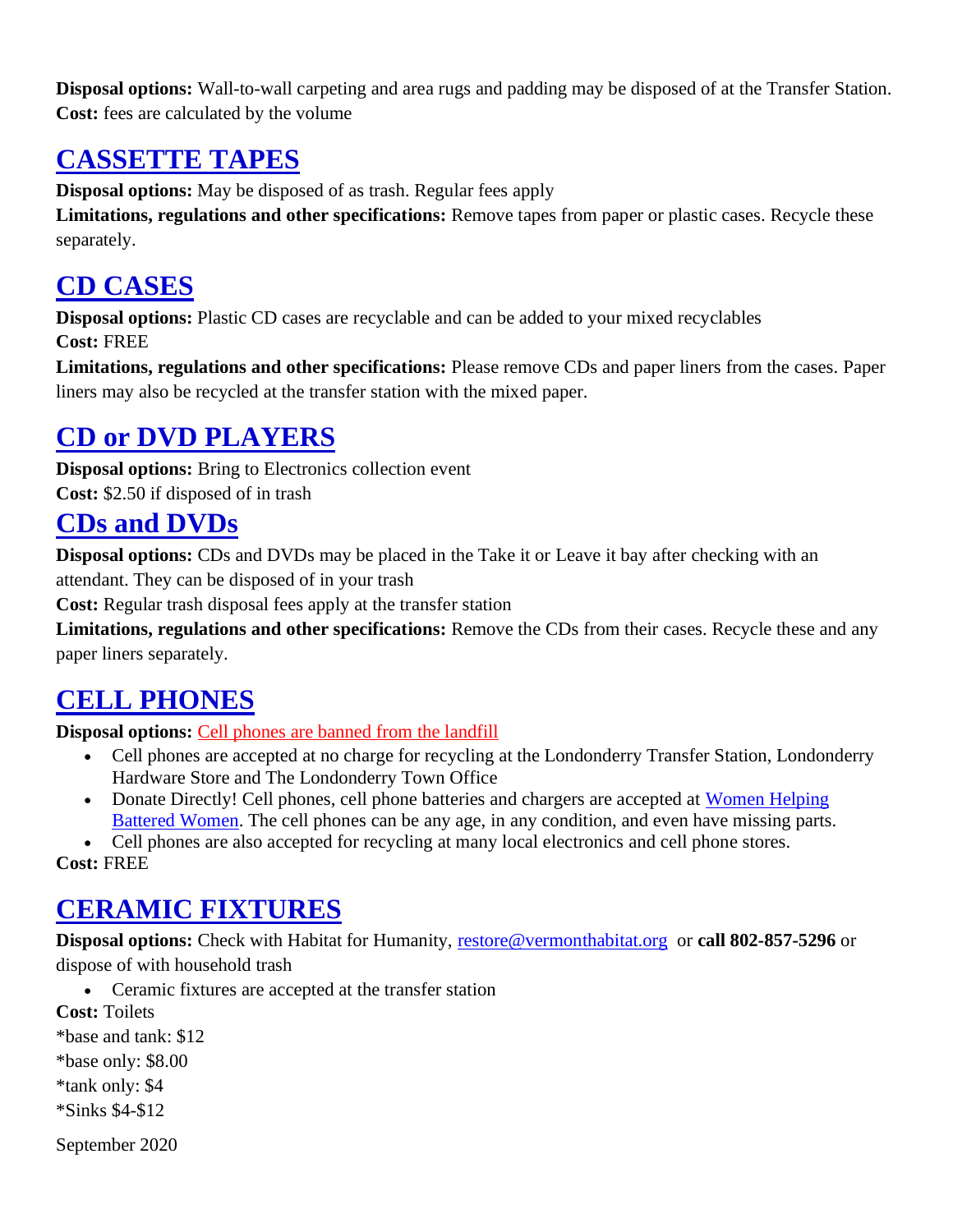## **CHAIRS**

**Disposal options:**

\*Check with Habitat for Humanity at [restore@vermonthabitat.org](mailto:restore@vermonthabitat.org) or **call 802-857-5296**

**\***Chairs in good, reusable condition can be brought to the TAKE IT OR LEAVE IT bay at the Transfer Station after checking with an attendant

**\*Unusable** chairs can be disposed of at the transfer station.

**Cost:** \$3.50-\$6.50, metal chairs are free

#### **CHILD CAR SEATS**

**Disposal options:** Car seats **may not be donated for reuse** for safety reasons.

- If you'd like to recycle your used car seat, you may send it to [Baby Earth's Renew](http://www.babyearth.com/renew/) program that recycles many baby items. You will be responsible for the shipping and handling costs.
- Trash disposal is the best option locally available.

**Cost:** \$2.00-\$4.00

### **[CHRISTMAS LIGHTS](http://cswd.net/a-to-z/christmas-lights/)**

**Disposal options:** Strings of lights are accepted as scrap metal at the transfer station (do not put bags in the scrap containers).

**Cost:** FREE

#### **CHRISTMAS TREES**

**Disposal options:** Christmas trees are accepted at the transfer station:

**Cost:** FREE see limitations

**Limitations, regulations and other specifications:** No ornaments, tinsel or lights, No artificial snow of any kind, No artificial trees, No bags or other wrapping around trees, No tree stands (Boards used as stands must **not** be pressure-treated, and nails or screws must be smaller than 1/4-inch diameter.)

## **CLEAN LUMBER AND PALLETS**

**Disposal options:** Clean lumber, including pallets and any milled wood that has never been painted, glued, stained or treated is accepted at the transfer station:

See<http://www.designrulz.com/product-design/2012/09/35-creative-ways-to-recycle--wooden-pallets/> for 35 creative ways to reuse wood pallets

**Cost:** Free for small quantities

#### **Limitations, regulations and other specifications:**

- o no spikes, hinges, strap steel or metal appendages
- o no pressure-treated wood
- o no plywood
- o no paint or stain

## **CLOTHES DRYERS – See Appliances**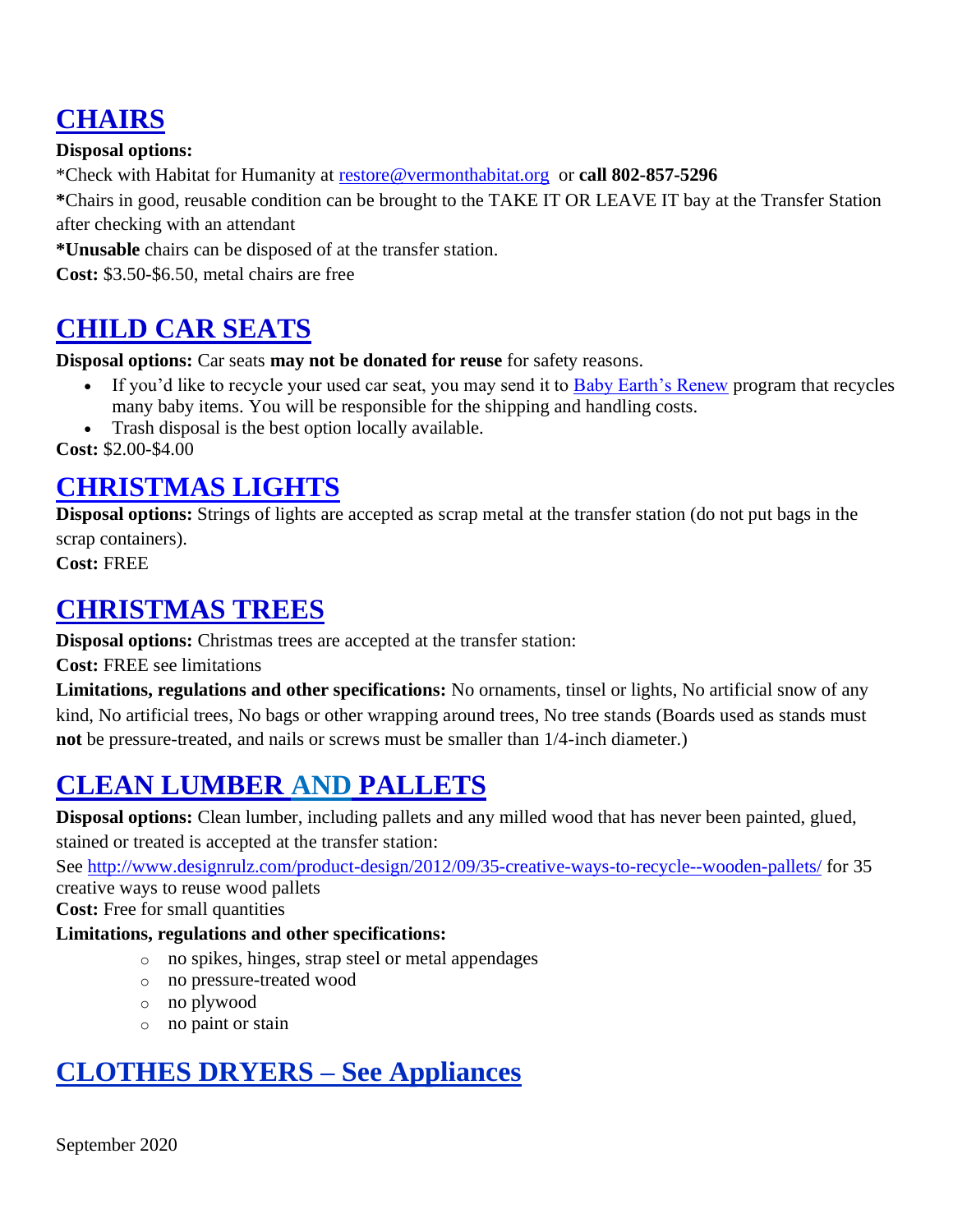# **CLOTHING AND TEXTILES**

**Disposal options:** Clothing, Shoes, Sheets can be brought to the Transfer Station's Planet Aid boxes. All materials must be clean and dry. OR:

#### **MANCHESTER HEALTH SERVICES -** 5468 Main Street, Manchester Center, VT 05255

(802) 362-2126 Information & Services, & Services http://manchesterhealthservices.com/thriftshop.html

**GOODWILL BERKSHIRES -** ARLINGTON VT : Berkshire Bank, 3816 Vermont 7A : Saturdays 9 AM - 1 PM

**MANCHESTER CENTER VT** : Berkshire Bank, 3450 Richville Road : Saturdays 2 PM - 5 PM

**SEVCA - GOOD BUY STORE – SPRINGFIELD** 23-25 Main Street, Springfield, VT 05156

(802) 885-7074 Information & Services [http://www.sevca.org](http://www.sevca.org/)

**SEVCA – GOOD BUY STORE -** 45 Rockingham Street Bellows Falls, VT 05101

**SPRINGFIELD FAMILY CENTER** 365 Summer Street, Springfield, VT 05156

(802) 885-3646 ext. 209 Information & Services, [http://www.springfieldfamilycenter.com](http://www.springfieldfamilycenter.com/)

**CHESTER-ANDOVER FAMILY CENTER -** 908 VT Rte 103 South Chester, VT 05143

(802) 875-3236 Information & Services, [cafc302@gmail.com](mailto:cafc302@gmail.com)

**Limitations:** Clothing must be clean and dry, no Dirty Wet or Moldy items. No pillows, comforters, stuffed toys at the Transfer Station but the thrift stores may want those items.

## **CO2 CARTRIDGES**

**Disposal options:** Empty cartridges used to fill bicycle tires are accepted as scrap metal at the transfer station. **Cost:** FREE

# **COAL**

**Disposal options:** Unburned lumps of coal are accepted as household trash at the transfer station **Cost:** Regular trash fees apply.

**Limitations, regulations and other specifications:** Burned lumps of coal or ashes must be disposed of properly. See the Ashes entry for more information.

## **COMPUTER DISCS**

**Disposal options:** Trash **Cost:** Regular trash disposal fees apply **Limitations, regulations and other specifications:** Remove disks from any paper or plastic packaging. Recycle these separately.

# **COMPUTERS AND PERIPHERALS**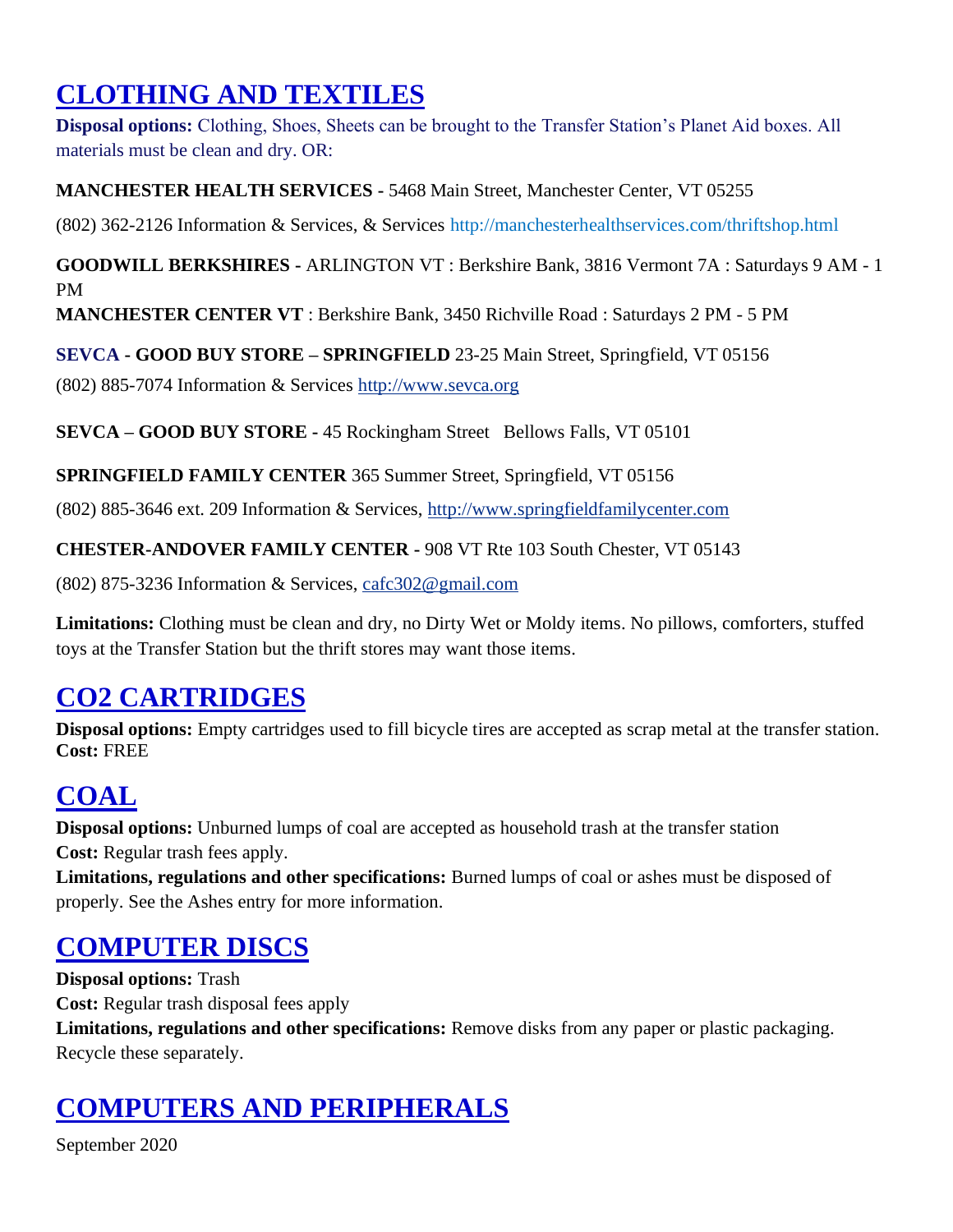**Disposal options:\*** [It is illegal in Vermont to dispose of computers, monitors and other peripherals in the](http://londonderryvt.org/site/wp-content/uploads/2013/11/LandfillBan-Poster-ps-800.jpg) 

[landfill.](http://londonderryvt.org/site/wp-content/uploads/2013/11/LandfillBan-Poster-ps-800.jpg) Please bring these items to a Londonderry sponsored Electronics Collection event.

\*Check at<http://www.anr.state.vt.us/dec/e-waste/> or call **1-855-6ecycle** for a year round location near you and regulations

**Cost:** Fees depend on quantities, type and source of the items.

#### **[CONCRETE](http://cswd.net/a-to-z/concrete/)**

**Disposal options:**

**Cost:** \$10 Pick up load

**Limitations, regulations and other specifications:** Painted concrete will be charged as construction and demolition waste. **Cost:** Light Construction Materials (per cubic yard) – \$40, Heavy Construction Materials (per cubic yard)  $-$  \$60

#### **CONTAMINATED SOIL**

**Disposal options:** Businesses with soils suspected of being or known to be contaminated with hazardous substances such as oil or lead should contact the Hazardous Waste Division of the VT Agency of Natural Resources (ANR) at 802-828-1138. Charles (Chuck) Schwer, **Director** (802) 249-5324 [chuck.schwer@vermont.gov](mailto:chuck.schwer@vermont.gov)

## **COOKING OIL AND GREASE**

**Disposal options:** Used cooking oil or grease should not be discarded as trash or poured down the drain. Up to one gallon of cooking oil or grease is accepted in our food scrap program

These companies also collect and recycle commercial quantities of used cooking oils in Chittenden County. Contact them directly for details.

- Nava Bio-Energy Ltd: 802-272-4879
- Baker Commodities: 802-658-0721
- EnviroTek USA: 978-663-0904
- White Mountain Biodiesel: 603-728-7351

**Cost:** FREE

## **COUCH**

**Disposal options:** Bring unusable couches to The Londonderry Transfer Station

**Cost:** 2 seater: \$14, 3 seater: \$16, sectional: \$8-16 per section \* +\$6.00 if it contains parts for fold-out bed or recliner

**Other options:** Check with SEVCA 365 Summer St, Ste 223, Springfield, VT, (802) 885-6153

## **COUNTERTOPS**

**Disposal options:** Bring unusable countertops to The Londonderry Transfer Station **Cost:** \$2 per linear foot

#### **CREOSOTE**

September 2020 **Disposal options:** The creosote from household chimneys may be disposed of at the transfer station.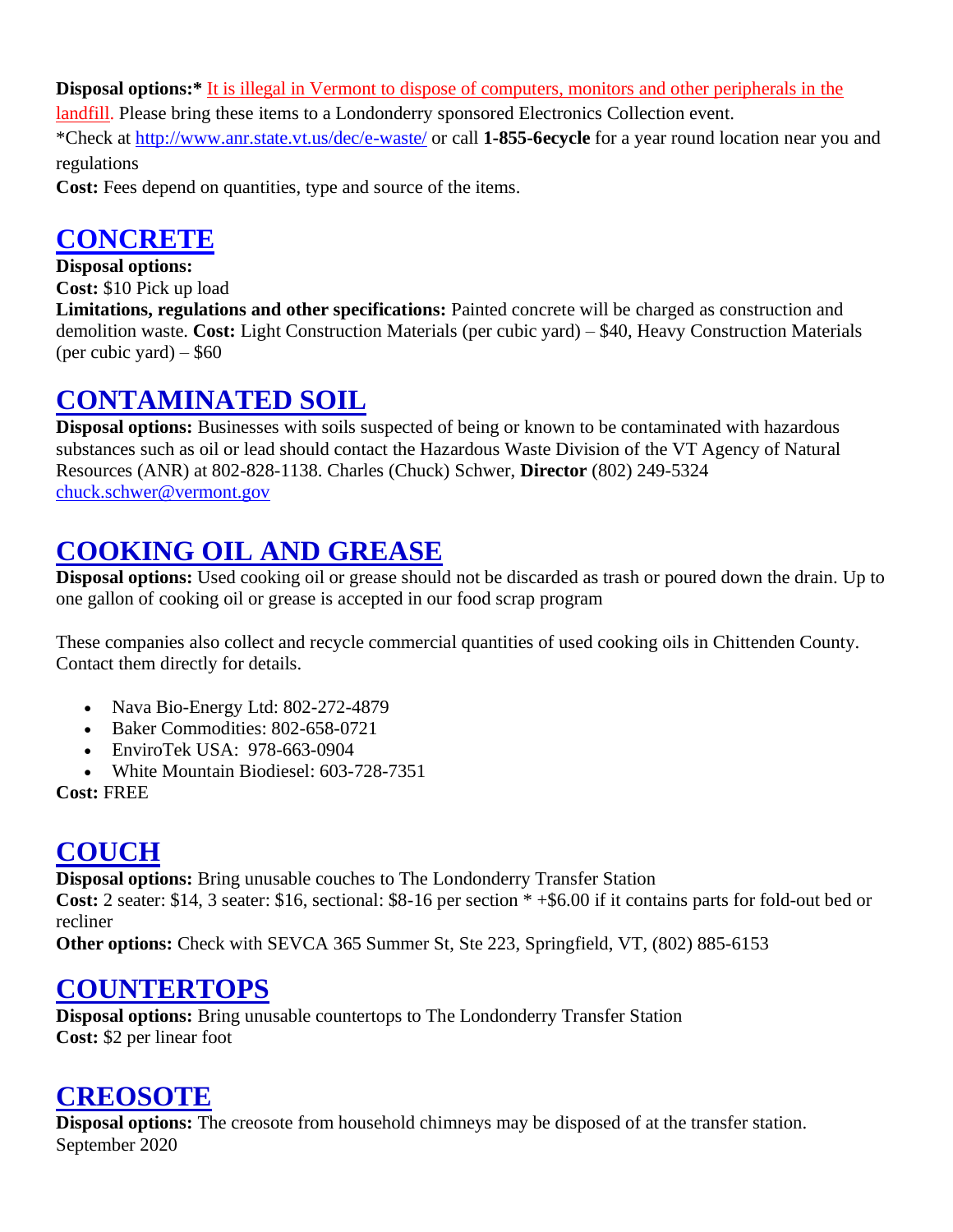**Cost:** Regular disposal fees apply

#### **CUSHIONS**

**Disposal options:** Cushions can be disposed of with regular trash.

**At the discretion of the attendant***,* some cushions in good condition may be placed in the TAKE IT OR LEAVE IT bay for others to take home. Because most indoor cushions are specific to a style of couch or chair, there is less chance that they would be accepted.

<span id="page-11-0"></span>**Cost:** Regular trash disposal fees apply

#### D

#### **DEHUMIDIFIERS**

#### **Disposal options:**

Dehumidifiers are banned from landfill disposal in Vermont. They are accepted year-round at the transfer station. Because they contain Freon, hazardous materials will be removed at the transfer station then processed for disposal

**Cost:** \$16.00

**Notes:** Have a dehumidifier or other freon-containing appliance that's too big to remove from your location? Call a local appliance repair company or HVAC (air conditioning) service company. They may be able to remove the freon for you so that a hauler can cut up the appliance for removal. Do not attempt to remove freon yourself. Freon is toxic, and is subject to specific removal regulations.

#### **DESK**

**Disposal options:** Bring unusable desks to the transfer station for disposal. Metal desks can be placed in the scrap area after consulting an attendant.

**Cost:** \$4-\$16.00 (metal desks are FREE)

#### **[DIAPERS](http://cswd.net/a-to-z/diapers/)**

**Disposal options:** Diapers should be placed in landfill trash only. Diapers are **NOT** compostable or recyclable. Even diapers labeled "compostable" are **NOT** accepted with compostables and should NOT be placed in your backyard compost pile. (Human and pet waste should not be placed in compost piles in any form.) **Cost:** Regular trash fees apply.

#### **DIGITAL CONVERTER BOXES**

**Disposal options:** Accepted at the Londonderry Transfer Station. **Cost:** \$2.00 Or Free at The Londonderry Electronics Collection Events

#### **DIRT, SOD AND SOIL**

**Disposal options:** Accepted at the Transfer Station. **Other disposal options:** Contact a local landscaper or construction firm

## **DISHWASHERS**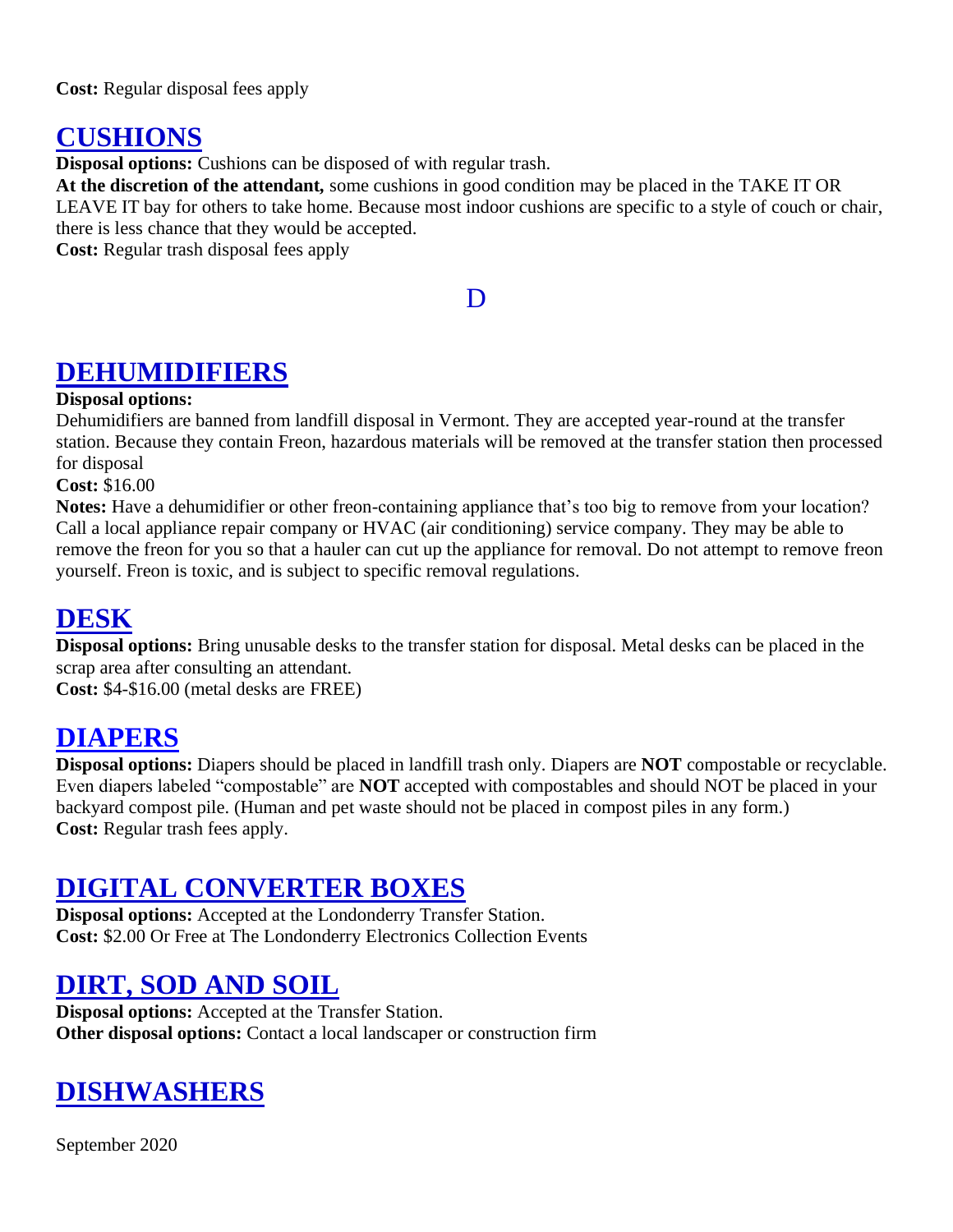**Disposal options:** Unusable dishwashers are [Banned from the Landfill](http://londonderryvt.org/site/wp-content/uploads/2013/11/LandfillBan-Poster-ps-800.jpg)**.** They are accepted at The Londonderry Transfer Station. Ask attendant where to place them.

**Cost:** \$10

**Other options:** If the item is in good condition, please consider donating it to an organization that will put it to reuse. Habitat for Humanity accepts dishwasher in good working order. Call Manchester Habitat 802-367-1000 or Springfield Habitat 802-885-6440

### **DOORS**

**Disposal options:** Doors are accepted at The Londonderry Transfer Station for disposal as trash or to be put in the TAKE IT OR LEAVE IT bay at the attendant's discretion.

**Cost:** Hollow core door: \$4, solid core door: \$8, sliding glass door: \$8-\$12, garage doors: \$8-\$16

Metal doors are accepted free as scrap metal in the regular scrap metal area. This includes insulated exterior doors (the kind with foam inside). No full or half glass windows may be in the doors. Please remove the glass safely and dispose of it as trash.

#### **DRESSERS**

**Disposal options:** Bring unusable dressers to the Londonderry Transfer Station for disposal. Dressers in good condition may be placed in the TAKE IT OR LEAVE IT bay at the attendant's discretion. **Cost:** \$8.00-\$16.00

#### **DRYER LINT**

**Disposal options:** Most dryer lint is not compostable and must be thrown in the trash. We cannot accept dryer lint for composting due to the increased use of synthetic fibers in clothing.

If you are certain that you do not have synthetic fibers in your clothing, and you are composting in **your backyard,** then adding dryer lint to your pile is OK. Do not use dryer sheets if you plan to compost your nonsynthetic fibers.

## **DRYERS**

**Disposal options:** Dryers are [banned from landfill disposal in Vermont.](http://londonderryvt.org/site/wp-content/uploads/2013/11/LandfillBan-Poster-ps-800.jpg) They are accepted at the Londonderry Transfer Station. The appliances are processed to remove hazardous materials. Once processed, the units are recycled.

**Cost:** \$6

## **DRYWALL**

**Disposal options: Vermont Act 175** requires that drywall be diverted from the landfill in certain situations. **[Visit the C&D materials page](http://cswd.net/recycling/construction-demolition-waste/)** https://dec.vermont.gov/waste-management/solid/materials-mgmt/constructionwaste

#### **Other disposal options\* (landfill – last resort):**

**Cost:** Light Construction Material \$40 per cubic yard, Heavy Construction Material \$60 per cubic yard (shingles, tile etc.)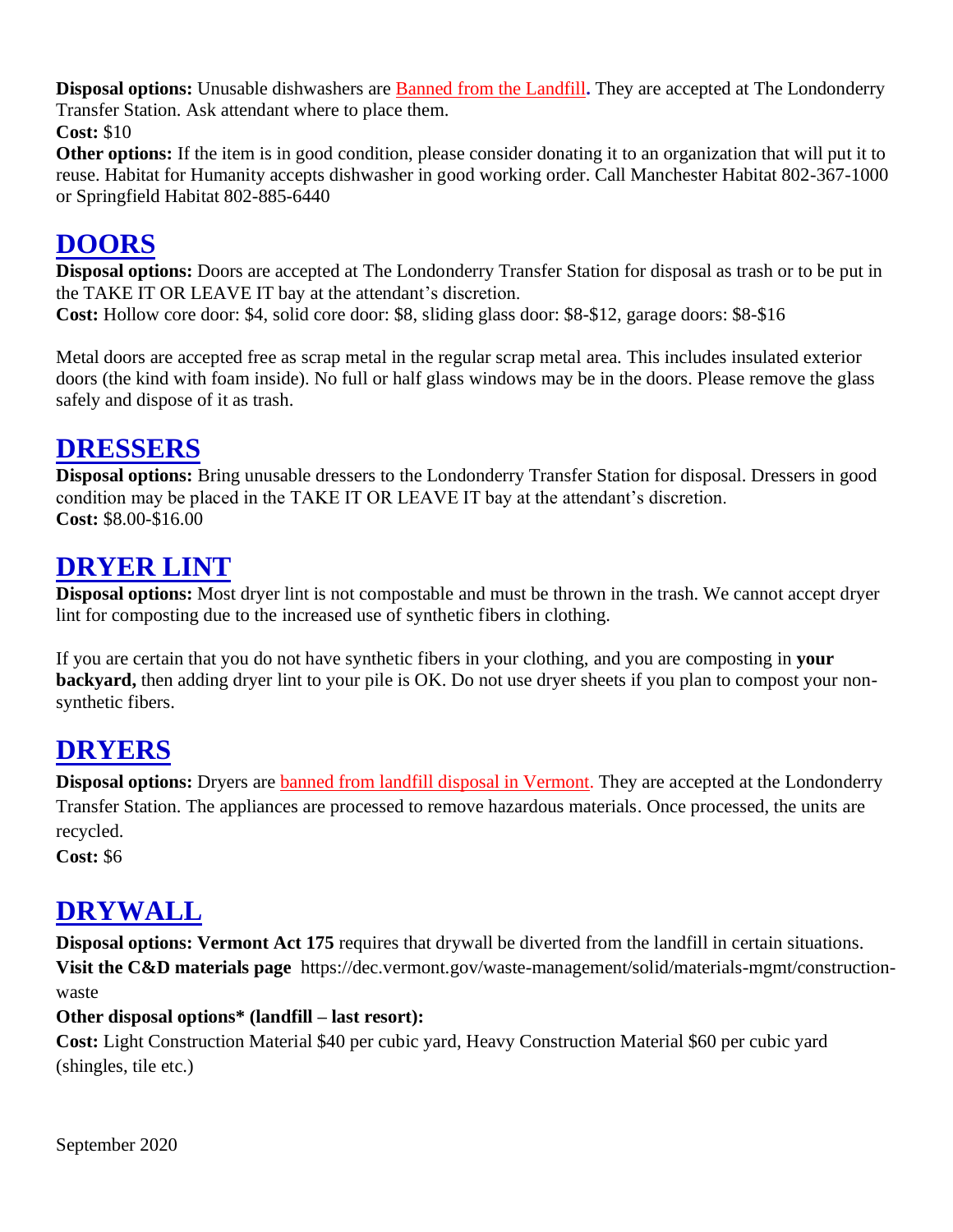## **DURABLE PLASTICS**

**Disposal options:** Durable plastics cannot be recycled at The Londonderry Transfer Station.

Depending on the size, durable plastic items must be placed in your regular trash. Durable plastics are those that are designed for long-term use. They are heavy duty plastics often found in coffee makers, telephones, and other small household appliances. They usually do not contain a recycling symbol or number. **Cost:** Disposal fees apply. Check with your curbside hauler for their rates

#### E

#### <span id="page-13-0"></span>**ELECTRONICS**

**Disposal options:** [Computers, TVs and certain other electronic devices are banned from the landfill.](http://londonderryvt.org/site/wp-content/uploads/2013/11/LandfillBan-Poster-ps-800.jpg) Vermont residents and businesses may bring up to 7 TVs or computer items (CPU, laptop, monitor, keyboard, mouse, printer, scanner, hard drive etc. each count as separate items) to Londonderry's E-Waste Collection or visit <http://www.anr.state.vt.us/dec/e-waste/> for a year round collection near you.

**Cost:** Free for computers and peripherals. Charges apply at other drop-off locations

## **ENTERTAINMENT CENTERS**

**Disposal options:** Bring unusable entertainment centers to the Londonderry Transfer Station for disposal **Cost:** \$8-24

**Other options:** May be taken at TAKE IT OR LEAVE IT bay at attendant's discretion

#### **EPIPENS**

**Disposal options:** Used epipens from a household can be disposed of in the trash. Be sure the safety cap is on, or place in a bottle with other sharps, sealed with tape and labeled "SHARPS". Epipens generated by a business need to be treated like other medical waste and disposed of as such. **Cost:** Regular trash disposal fees apply.

#### **EXERCISE EQUIPMENT**

**Disposal options:** As long as it is at least 80% metal, exercise equipment may be disposed of as scrap metal. If it is not made of metal, it may be disposed of as trash. Equipment in usable condition may be left at the TAKE IT OR LEAVE IT bay at the attendant's discretion. **Cost:** \$10.

## **EXPLOSIVES AND FIREWORKS**

**Disposal options: Small**, **unused/unexploded or dud fireworks** (including non-aerial flares) can be taken to any **Vermont State Police office** for collection. **Spent or exploded firework** casings or wrappers can be placed in trash. Other explosives, including professional-grade fireworks and aerial flares, **are not accepted** at the Londonderry Transfer Station. They must be taken to the **Vermont State Police.** Please contact them directly at 802-878-7111.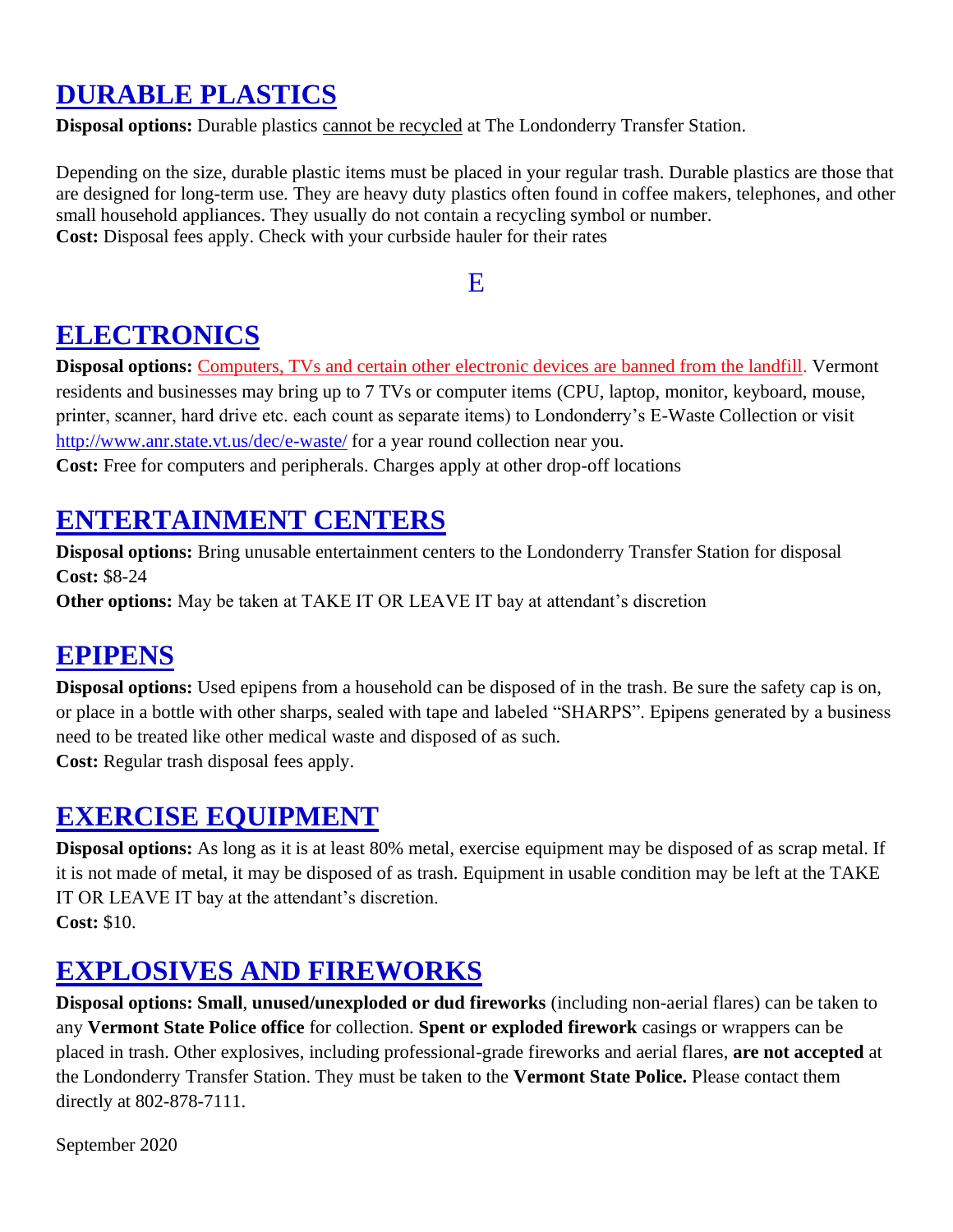## <span id="page-14-0"></span>**FABRIC DYES**

**Disposal options:** All types of fabric dyes may be brought to the Hazardous Waste Collection events. This is because some dyes contain chromium and cadmium, which are both hazardous.

**Cost:** FREE for Landgrove, Londonderry, Peru, Weston and Windham residents. Businesses from these towns mush register and pay for disposal at Hazardous Waste events

### **FACIAL TISSUES**

**Disposal options:** Dispose with household trash

**HAZARDOUS WASTE:** If you have used paper products or rags to clean up petroleum-based materials or solvents you must bring them to the Hazardous Waste Collection Events for proper, safe disposal. **Limitations, regulations and other specifications: Tissues are** NOT recyclable because the fibers are too short to be turned into new paper products. Please place them in the trash.

## **FAX MACHINES**

**Disposal options:** Accepted at the Londonderry Transfer Station and at E-Waste Collection events. **Cost:** \$6.00, Free at E-Waste Event

#### **FENCING**

**Disposal options: METAL**: Items more than 80% metal are accepted as scrap metal at the Londonderry Transfer Station at no cost **Cost: TREATED WOOD**: \$6.00-\$12 per 8′ section. **UNTREATED WOOD:** No cost as natural wood

#### **[FERTILIZER](http://cswd.net/a-to-z/fertilizer/)**

Disposal options: **All fertilizers should be brought to the Hazardous Waste Collection events for proper disposal. See<http://londonderryvt.org/recycletransfer/hazardous-special-waste/> for details Cost:** FREE for Londonderry Group residents. Businesses much register and pay for disposal

#### **FIRE EXTINGUISHERS**

**Disposal options:** Some fire extinguishers can be refilled. Contact your retailer or the manufacturer to learn more about this option. Fire extinguishers are accepted at the Londonderry Transfer Station. **Cost:** \$6

## **FLARES**

**Disposal options:** Road flares are accepted at Hazardous Waste Collection events. Marine flares designed to be discharged from a gun are **not** accepted at the Hazardous Waste Collection events because they are explosive. For information on proper disposal, please contact your local police department. If your town is not serviced by a local police department, please contact the Vermont State Police at 802-878-7111.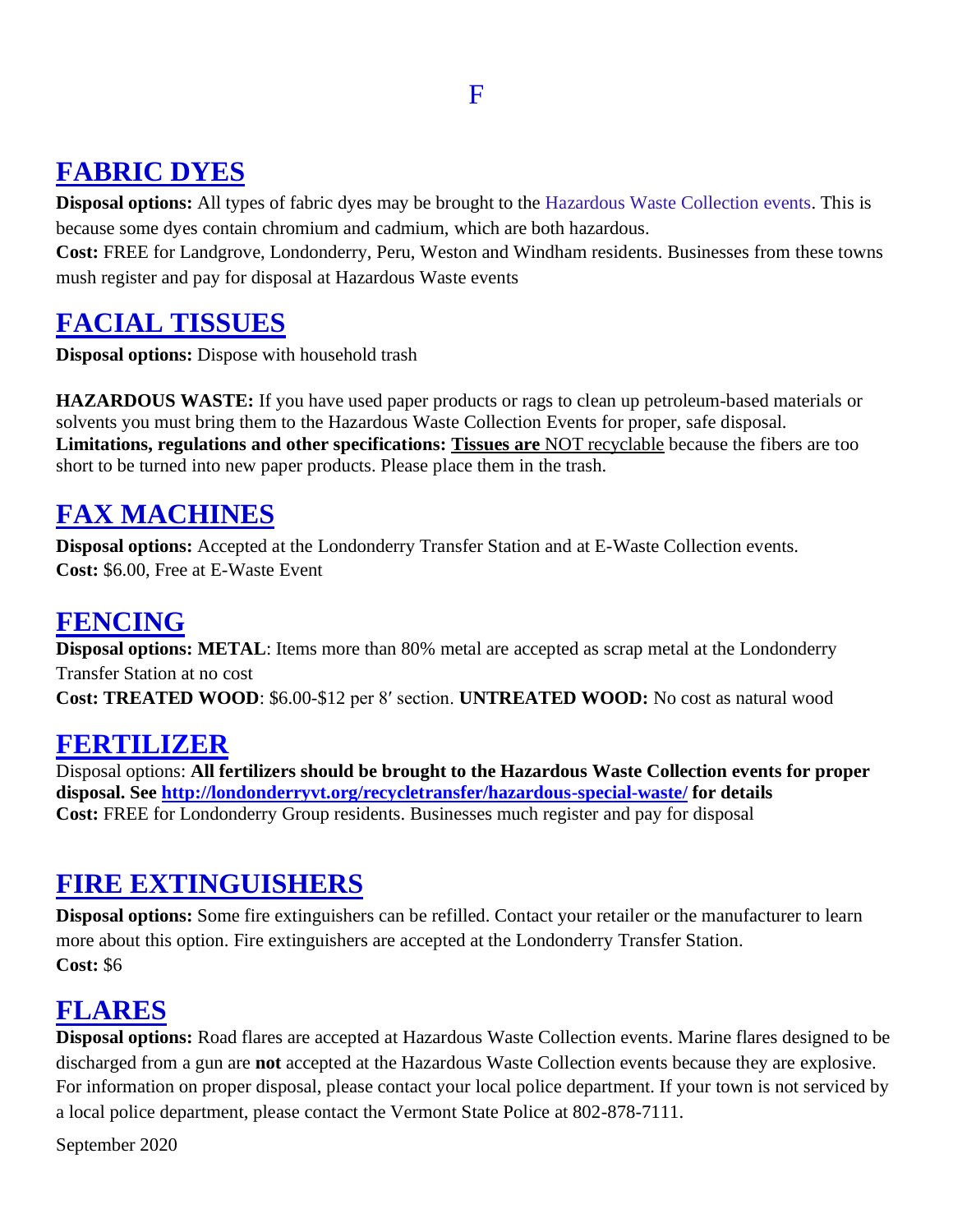**Cost:** FREE for Londonderry Group residents.

### **FLUORESCENT & OTHER MERCURY CONTAINING LAMPS**

**Disposal options:** [In Vermont, it is illegal to dispose of mercury-containing bulbs are banned from the landfill.](http://londonderryvt.org/site/wp-content/uploads/2013/11/LandfillBan-Poster-ps-800.jpg) Visit<http://www.lamprecycle.org/state-local-laws/vermont/> for disposal locations near you. Londonderry Hardware, Sigda Servistar and R.K. Miles will accept CFL bulbs and fluorescent tubes.

**Specialty mercury-containing bulbs** Bring them to the Hazardous Waste Collection events. This includes tanning bulbs, UV radiation tubes used for water treatment or medical applications, neon bulbs, projector or other audio visual bulbs, and mercury-xenon automotive bulbs. These types of bulbs are not accepted at The transfer station

**Cost: CFLs:** any quantity**, FREE. Other mercury-containing lamps used for general purpose lighting:** up to 10 per day, FREE. **Mercury-containing bulbs that are not used for lighting:** accepted at Hazardous Waste Collection events only

**Notes:** Broken bulb disposal: If a bulb breaks, see<http://www2.epa.gov/cfl>

- Mercury is a highly toxic heavy metal. When lamps are improperly disposed of, mercury can be released into the environment in the form of an invisible vapor or a bead. While the amount of mercury in these lamps is not believed to be enough to cause illness, it is best to avoid any exposure to mercury and prevent its release into the environment where it can damage our lakes and streams and poison fish and wildlife. In a typical compact-fluorescent bulb, there is only enough mercury to fill the letter "o" in the word "GOD" on a dime.
- A law went in effect July 2012 governing the collection and recycling of mercury containing light bulbs in Vermont. More on this law may be read at<http://www.lamprecycle.org/state-local-laws/vermont/>

## **FOOD DONATION SITES**

#### **Londonderry, VT - 05148**• **(802) 824-6453**

The Neighbor's Pantry . The local food pantry which distributes food to anyone who needs assistance. Hours:The 3rd Friday of each month 1:00pm - 4:00pmOperated by the Second Congregational Church in Londonderry, VT.

#### **Manchester Center, VT - 05255** • **(802) 362-0057**

#### • **Food Pantry Location: 12.64 miles from Londonderry**

• Provides a food pantry. Serves Bondville, Danby, Dorset, East Dorset, East Rupert, Jamaica, Landgrove, Londonderry, Manchester, Middletown Springs, Mount Tabor, Pawlet, Peru, Rupert, Sandgate, Weston, Winhall, Wells, West Pawlet and West Rupert. Pantry Hours: Wednesday 2pm until 4pm Thursdays 10am until 12pm and 2pm until 4pm

The Winhall Police & Rescue Department and the Winhall Community Arts Center are pleased to announce the opening of the Stratton Mountain food distribution site, and the Winhall food distribution site.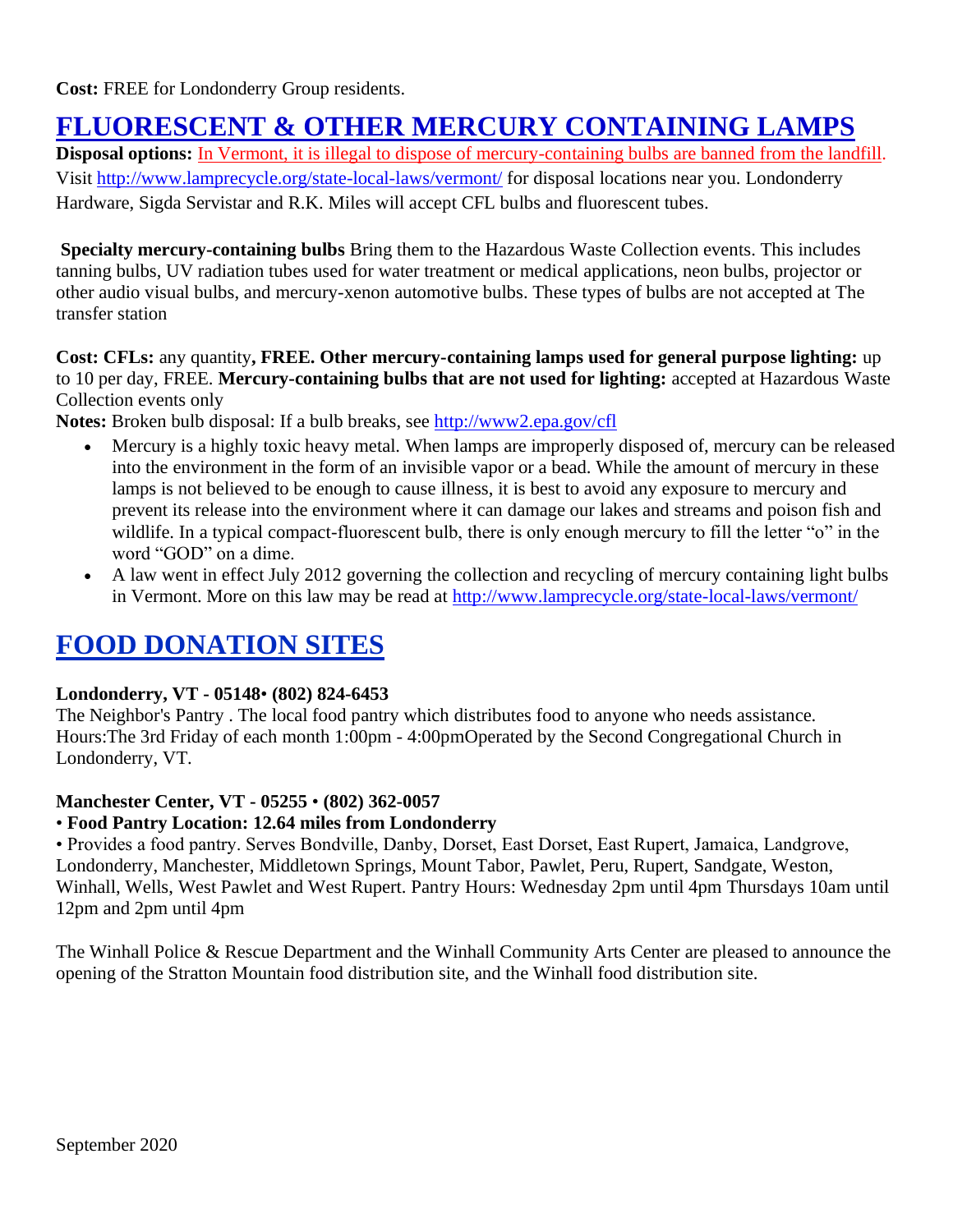## **FOOD SCRAPS**

**Disposal options: Backyard composting:** Compost most food scraps in your backyard composting bin or pile. Avoid putting meat and dairy scraps in backyard systems, as they do not reach high enough temperatures to kill pathogens. **Drop-Off Composting:** Place small quantities (30 gallons or less per day) of all types of food (including meat, bones & dairy), beverages, and condiments in The Londonderry Transfer Station's compost collection bin.

**Cost:** Free at Transfer Station

#### **Limitations, regulations and other specifications:**

**Notes:** Check<http://londonderryvt.org/recycletransfer/composting/> to see what is acceptable

#### **FREEZER PACKS**

**Disposal options:** Reusable freezer or ice packs are not hazardous — but they're also not recyclable. They should be thrown out with your regular household trash. Single-use instant cold packs containing ammonium nitrate can be discarded with household trash if the pack has been activated. Just squeeze and bend a single-use instant cold pack to activate it, then you can dispose of it in your regular trash. Unactivated single-use instant cold packs and older metal ice packs, which may contain hazardous ingredients, should be brought to the Hazardous Waste Collection events.

#### **FREEZERS**

**Disposal options:** [Freezers are banned from landfill disposal in Vermont.](http://londonderryvt.org/site/wp-content/uploads/2013/11/LandfillBan-Poster-ps-800.jpg) They are accepted year-round at all the Transfer Station. The appliances are processed to remove hazardous materials. Once processed, the units are recycled.

**Cost:** without Freon: \$10.00, with Freon: 16.00

## **FROZEN & REFRIGERATED FOOD BOXES**

**Disposal options:** Frozen or refrigerated-food boxes are **not recyclable** and should be disposed of in the trash. Most are coated with a thin layer of plastic inside. Liquids would seep through unprotected paper cartons. The plastic coating also keeps the packaging from falling apart in a condensation-rich environment. Unfortunately, it also makes these items difficult to market and process for recycling. **Please DO NOT include them with your recycled paper.**

## **FURNACES & OTHER HEATING EQUIPMENT**

**Disposal options:** Accepted at the Transfer Station. **Cost:** \$6.00

## **FURNITURE POLISH**

#### **Disposal options:**

If the label reads **"CAUSTIC, TOXIC, CORROSIVE, POISON, COMBUSTIBLE, WARNING, DANGER OR CAUTION** bring it to the Hazardous Waste Collection events. If not, it can be disposed of with your trash. **Cost:** Free at Hazardous Waste events for residents of The Londonderry Group. Businesses will be quoted a price after registering.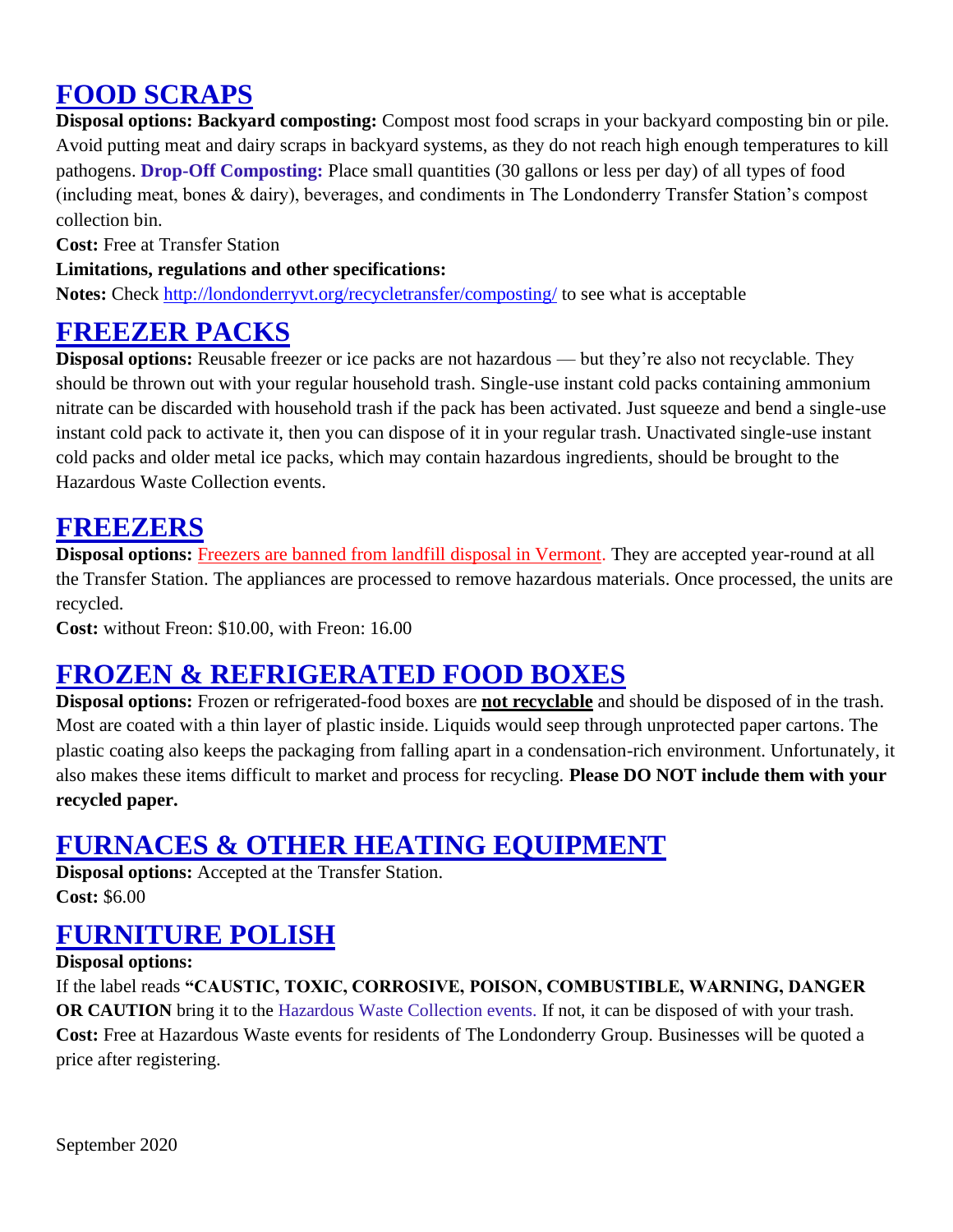#### G

## <span id="page-17-0"></span>**GABLE TOP MILK & JUICE CARTONS**

**Disposal options:** Gable top cartons, half and half cartons, milk and juice cartons can be placed in our mixed recycling bays

**Cost:** Free to recycle

## **GAME CONSOLES**

**Disposal options:** Game consoles can be brought to Electronics Collection events or disposed of in the trash. **Cost:** Free at Electronics Collection events, otherwise \$2.00

### **[GASOLINE & DIESEL FUELS](http://cswd.net/a-to-z/gasoline/)**

**Disposal options:** Gasoline and gas oil mixes (diesel) are accepted at the Hazardous Waste Collection events. They are not accepted at the Transfer Station.

**Cost:** Free to residents of The Londonderry Group. Businesses must pay for disposal

## **GLASS CONTAINERS**

**Disposal options:** Glass food and beverage containers are **banned from the landfill as of July 1, 2015**. They can be added to the mixed recycle bay at the Transfer Station. Check with your private hauler for fees. **Cost:** Food and beverage containers are FREE. Regular trash disposal fees apply to other types of glass being discarded.

**Limitations, regulations and other specifications:** Incandescent light bulbs, dishes, Pyrex, drinking glasses, window panes and ceramics are **not** accepted for recycling and should be discarded as household trash.

## **GREETING CARDS & WRAPPING PAPER**

**Disposal options:** Most greeting cards and wrapping paper are accepted for recycling at the Transfer Station and by all haulers offering curbside recycling.

**Cost:** Free

<span id="page-17-1"></span>**Limitations, regulations and other specifications:** Foil and Mylar wrapping and cards must go in the trash.

#### H

## **HANGERS**

**Disposal options:** Reuse is the best option for any hanger. Some local organizations that sell used clothing might welcome your hangers.

- Wire hangers (including those coated with rubber) are recyclable in the scrap-metal bin, at no charge, at the Transfer Station.
- All other hangers must be disposed of as trash.
- Please **do not put any hanger, of any material, in the mixed recyclables**.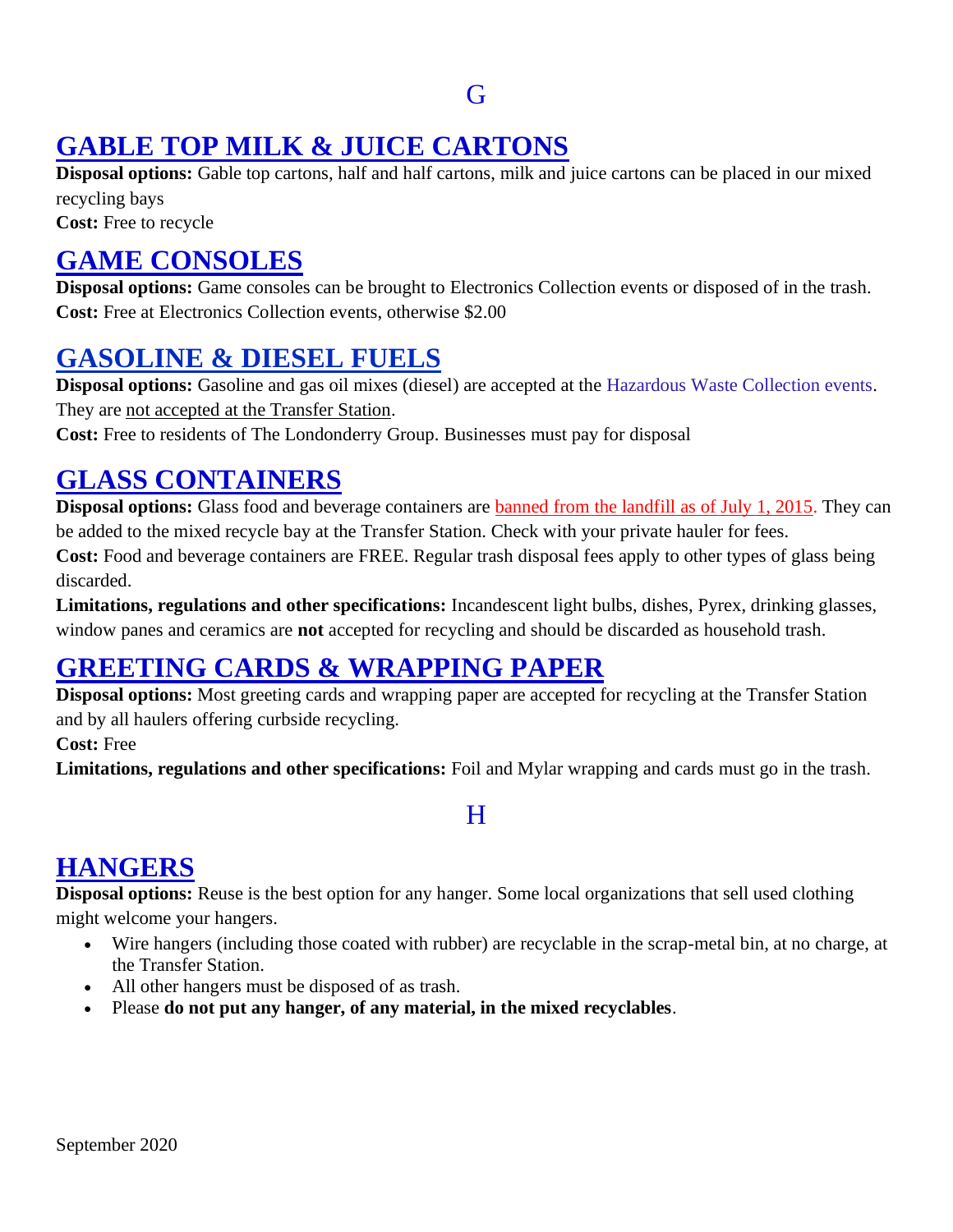## **HELIUM TANKS**

**Disposal options:** We only accept the small "Balloon Time" helium tanks at the Transfer Station. Tanks of other compressed gases should be brought back to the distributor (name is usually on the label). Distributors can be found by searching for "Gas-Industrial & Medical" either online or in the Yellow Pages. **Cost:** \$2

**Limitations, regulations and other specifications:** Tanks are accepted as scrap metal once all pressure has been released (i.e., tank emptied) and the valve has been removed.

### **[HOME HEATING OIL](http://cswd.net/a-to-z/home-heating-oil/)**

**Disposal options:** The local companies listed below will remove unwanted heating oil and tanks. Prices vary and it could cost several hundred dollars for equipment, staff, transport, and disposal.

Enpro (Williston): (802) 923-1943

Rowly Fuels (Milton): (802) 893-7952

For information on any assistance the State of Vermont may have to offer, call (802) 241-3888.

For information on underground tanks, go to the State of Vermont's [Underground Tank Removal Program w](http://www.anr.state.vt.us/dec/wastediv/ust/ustgrantapplication.htm)eb page.

# **HOUSEHOLD HAZARDOUS WASTE-**Household products labelled

## "caution, toxic, danger, hazard, warning, poisonous, reactive, corrosive or flammable

**Disposal options:** Bring all household hazardous waste to a Hazardous Waste Collection Event the first Saturday in June and the first Saturday in October. If you have material you need to dispose of at other times you can call [Rutland County Solid Waste,](https://local.yahoo.com/details;_ylt=A0LEVvfUV5xVzVUA8f8nnIlQ;_ylu=X3oDMTEzbWFxdmg3BGNvbG8DYmYxBHBvcwMxBHZ0aWQDRkZHRTAyXzEEc2VjA3Nj?id=10488147&stx=rutland+solid+waste+district&csz=Rutland+VT) 14 Gleason Rd, Rutland, VT, (802) 773-9231

**Cost:** Free to residents of Landgrove, Londonderry, Peru, Weston and Windham at the June and October collections, businesses must register and pay. Call Rutland for specific disposal costs if you choose to go there. **Limitations, regulations and other specifications:** See Hazardous Waste Flier <http://londonderryvt.org/site/wp-content/uploads/2013/11/HHW-flier-33015.pdf> for accepted materials

**Notes:** Hazardous waste includes any unused product that is poisonous, reactive, corrosive, or flammable. You can easily identify hazardous products by reading packaging labels: look for key words such as Warning! Danger! Poison! Caution! Improper disposal of these products poses a risk to human health and the environment.

<span id="page-18-0"></span>The best way to avoid having to properly dispose of hazardous waste is to avoid hazardous products to begin with. Information can be found at places such as this guide Environmental Working Group's Guide to Healthy [Cleaning](http://www.ewg.org/guides/cleaners) for consumers who wish to reduce the amount of hazardous waste they generate each year.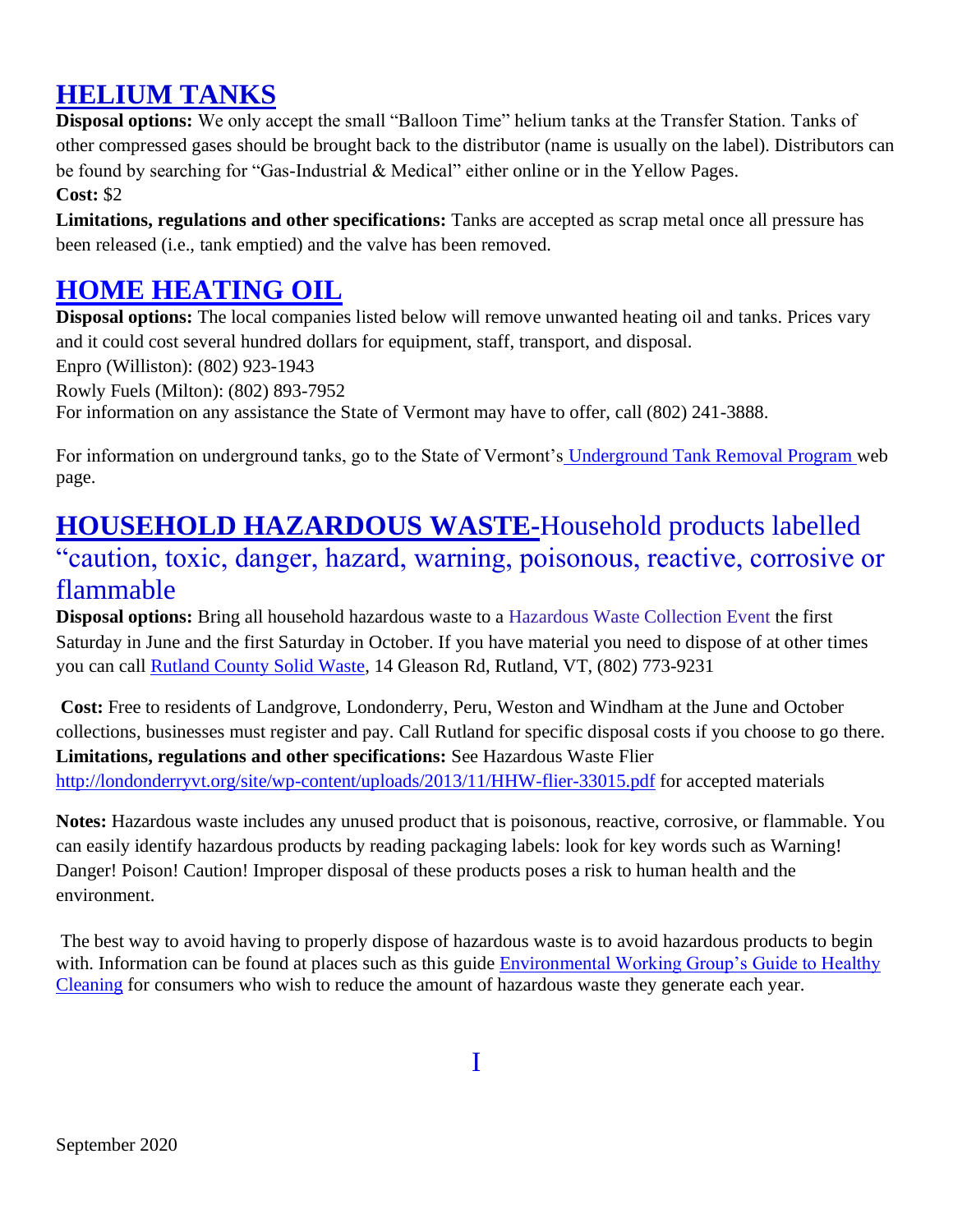## **INDUSTRIAL & MEDICAL GAS CYLINDERS**

**Disposal options:** Only small helium and propane tanks are accepted at The Londonderry Transfer Station

Return all other types of compressed gas tanks or cylinders to the distributor. The name of the distributor is usually on the container. Distributors will be able to provide information on how to return the tanks.

### **INSULATION**

**Disposal options:** Fiberglass, cellulose and foam insulation is trash. You may bring this material to The Londonderry Transfer Station

<span id="page-19-0"></span>**Cost:** Regular trash fees apply.

#### J

### **JOINT COMPOUND**

**Disposal options:** Joint compound is not hazardous and may be disposed of as construction and demolition **Cost:** Regular C&D disposal fees apply.

**Limitations, regulations and other specifications:** Empty plastic joint compound buckets wiped or rinsed free of all contents may be recycled with other mandatory recyclables.

#### **JUNK MAIL**

**Disposal options:** Even though most junk mail is completely recyclable, a better option is to stop it before it's produced. The two key steps are:

1. Remove your name from existing mailing lists.

2. Prevent your name from getting on new lists. These web sites can help you get off of mailing lists: [OptOutPrescreen.com](https://www.optoutprescreen.com/?rf=t) (credit card and insurance offers) [dmachoice.org](https://www.dmachoice.org/) (general direct marketing offers) [directmail.com \(](http://www.directmail.com/directory/mail_preference/)national opt-out list) [yellowpagesoptout.com](https://www.yellowpagesoptout.com/) (phone directories) [Trusted ID Mail Preference \(](https://www.catalogchoice.org/)formerly catalogchoice.org)

#### K

#### <span id="page-19-1"></span>**K-CUPS, COFFEE & TEA PODS**

**Disposal options:** K-cups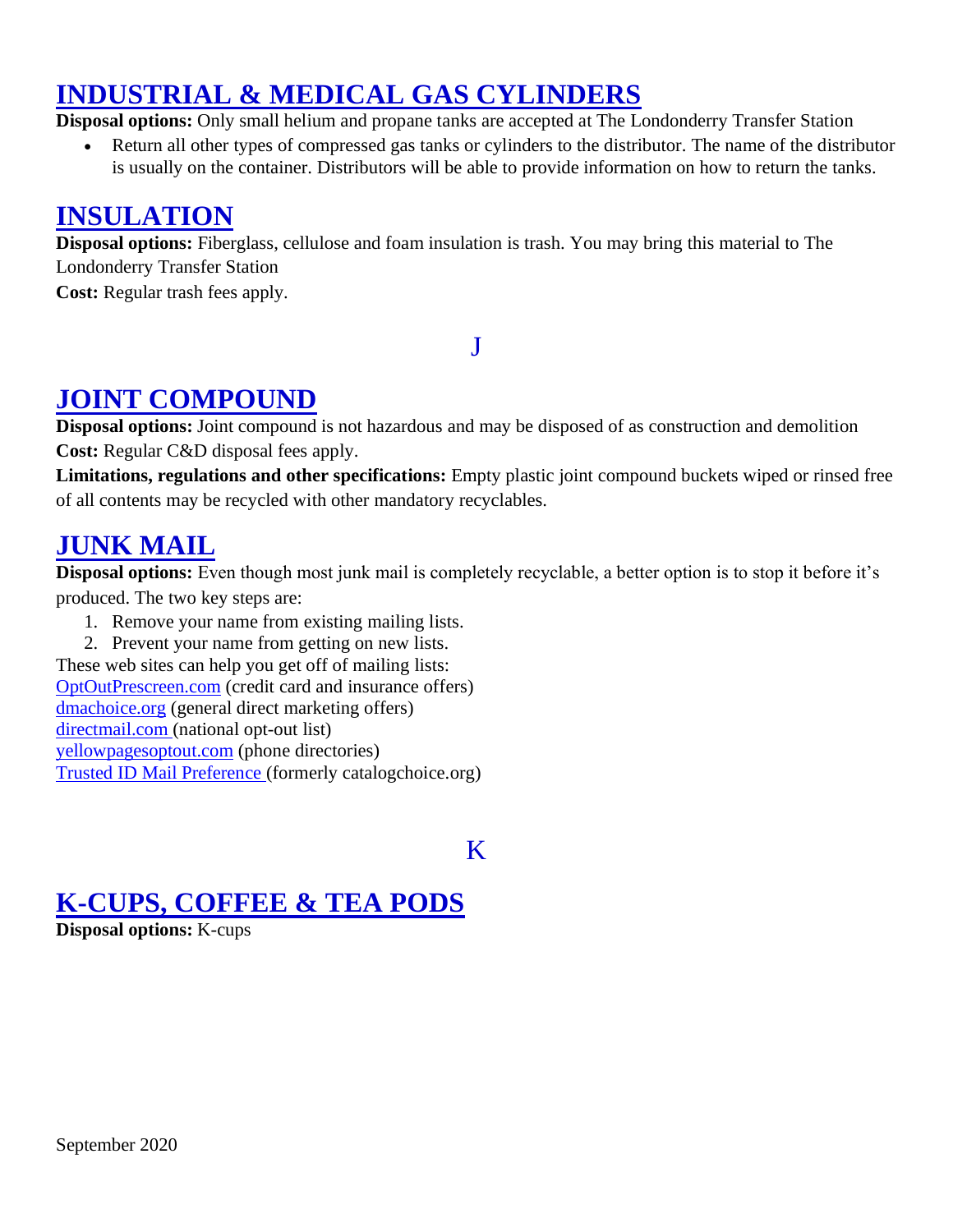

K-Cups cannot currently be recycled at the Transfer Station. **They should be disposed of with regular trash.**

K-Cups are made from a combination of plastic, aluminum, organic material (coffee grounds) and a paper filter. While these items could potentially be recycled separately, the K-Cup as a whole cannot be recycled Even if separated, the plastic cup and a single aluminum lid could not be recycled because individually they would be less than 2″ – the minimum size for all materials to be processed for recycling at the MRF.

## **KEROSENE & OTHER FUELS**

**Disposal options:** Kerosene and other flammable hazardous waste is accepted at the two Hazardous Waste Collection Events on the first Saturday in June and the first Saturday in October.

**Cost:** Free to residents of Landgrove, Londonderry, Peru, Weston and Windham. Businesses much register and pay.

**Limitations, regulations and other specifications:** For disposal through the year you can call [Rutland County](https://local.yahoo.com/details;_ylt=A0LEVvfUV5xVzVUA8f8nnIlQ;_ylu=X3oDMTEzbWFxdmg3BGNvbG8DYmYxBHBvcwMxBHZ0aWQDRkZHRTAyXzEEc2VjA3Nj?id=10488147&stx=rutland+solid+waste+district&csz=Rutland+VT)  [Solid Waste,](https://local.yahoo.com/details;_ylt=A0LEVvfUV5xVzVUA8f8nnIlQ;_ylu=X3oDMTEzbWFxdmg3BGNvbG8DYmYxBHBvcwMxBHZ0aWQDRkZHRTAyXzEEc2VjA3Nj?id=10488147&stx=rutland+solid+waste+district&csz=Rutland+VT) 14 Gleason Rd, Rutland, VT, (802) 773-9231 for pricing and regulations

#### **KITCHEN CABINET**

Disposal options: If the item is still in good condition, please consider donating it to an organization that will find a reuse. Otherwise they are accepted at The Londonderry Transfer Station as Construction and Demolition debris.

<span id="page-20-0"></span>Cost: \$4-\$12

#### $\mathbf{L}$

## **LAMPS**

**Disposal options:** Lamps in working condition may be placed in the Take it or Leave it bay at the Transfer Station after checking with the attendant. Broken lamps are accepted as regular trash unless made of metal. **Cost:** FREE if made of at least 80% metal. Otherwise regular disposal rates apply

## **LAND-LINE PHONE (CORDED OR CORDLESS)**

**Disposal options:** Accepted at the transfer station as trash **Cost:** \$2.00 or free at E-Waste Collection events

## **LATEX PAINT**

September 2020 **Disposal options: [PaintCare](http://www.paintcare.org/index.php)** has many locations for dropping off leftover architectural paint and other coatings **Other disposal options (landfill – last resort):** Only hardened paint in small quantities (one quart or less) may be discarded as trash. Remove the lid and allow the paint to dry, or add kitty litter to speed up the process. **: Cost:** Regular trash disposal fees apply. Paint brought to the PaintCare drop off sites is FREE.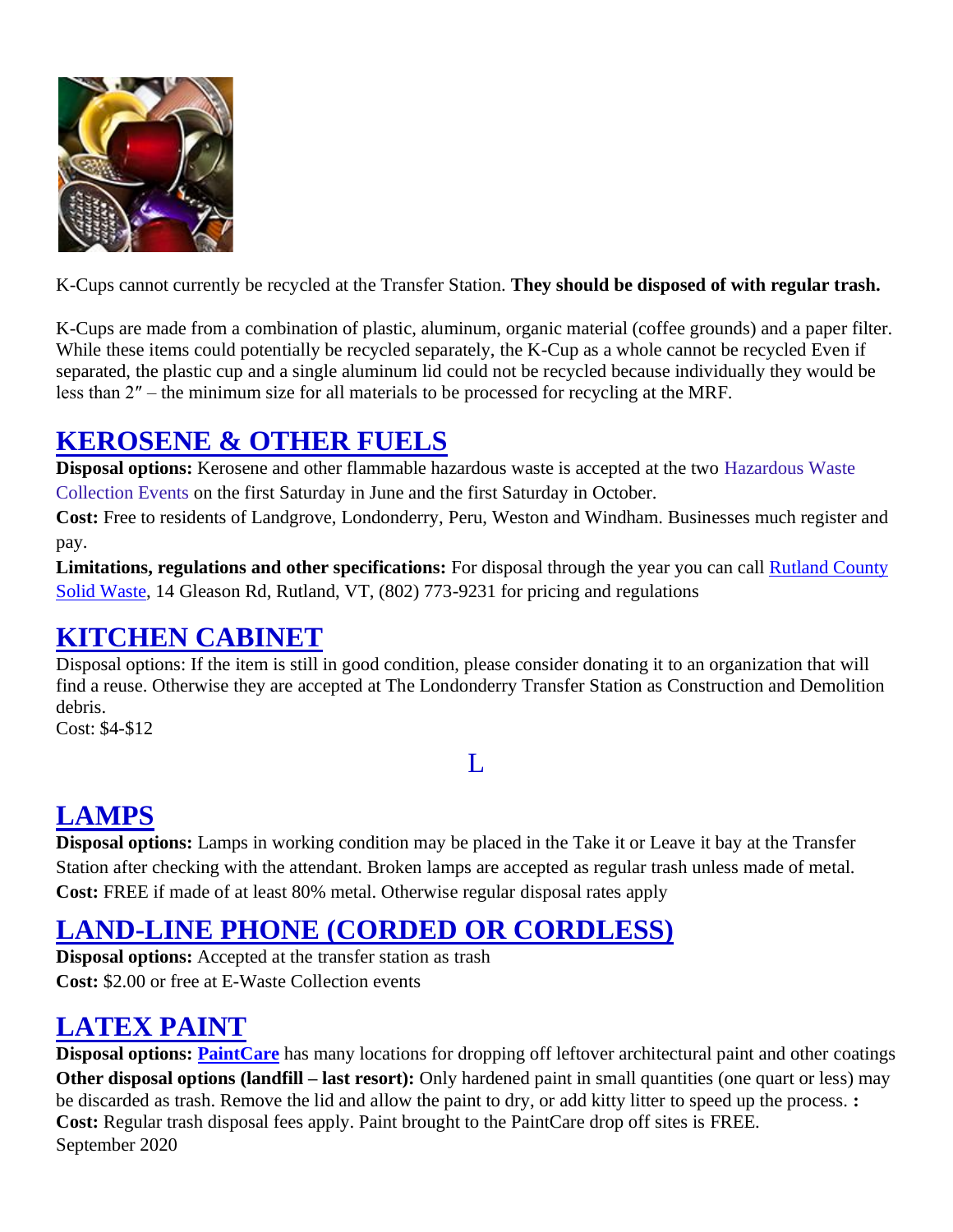## **LAWN EQUIPMENT**

**Disposal options:** Lawn mowers, grass/hedge trimmers, and leaf blowers are accepted at the transfer station **Cost:** FREE as scrap metal if equipment is made of at least 80% metal. Plastic mowers and trimmers, such as battery powered and electric: \$4-\$6

**Limitations, regulations and other specifications:** Gas-powered equipment must be drained of all oil and gasoline prior to disposal. Battery-powered equipment must have the batteries removed and disposed of properly Check operator's manuals for instructions and safety information before attempting to disassemble the battery housing.

#### **LEAD FISHING SINKERS**

**Disposal options:** The transfer station accepts lead fishing gear for recycling as scrap metal.

**Cost:** FREE

**Limitations, regulations and other specifications:** It is illegal for anglers to use lead sinkers weighing a halfounce or less to fish in Vermont.

## **LEAD PAINT**

**Disposal options:** Bring lead paint chips or liquid to the Hazardous Waste Collection Events. Please call ahead.

• Furniture, concrete or other demolition materials covered with lead paint can be disposed of as regular household trash or as construction and demolition debris

**Cost:** Light Construction Materials (per cubic yard) – \$40 Heavy Construction Materials (per cubic yard) – \$60

### **LEAVES & YARD DEBRIS**

**Disposal options:** Bring yard debris: branches, limbs, logs, leaves, grass clippings, weeds, garden debris, twigs, clean untreated and unpainted wood, houseplants to the transfer station. This material is banned from landfill disposal as of July 2016.

**Cost:** FREE

**Limitations, regulations and other specifications:** Please **don't include plastic bags, rocks, or sod**. Use **paper or compostable bags** for yard debris, or empty the bags on site

#### **LED LIGHTS**

**Disposal options:** LED lights are not hazardous, and can go in the regular trash. **Cost:** Regular trash disposal fees apply.

#### **LIGHT BULBS**

<span id="page-21-0"></span>**Disposal options:** Halogen, incandescent, and infrared light bulbs do not contain hazardous materials and can be disposed of with regular household trash. CFLs and fluorescent bulbs are banned from the landfill and can be brought to Londonderry Hardware, Sigda Servicstar or R.K.Miles.

M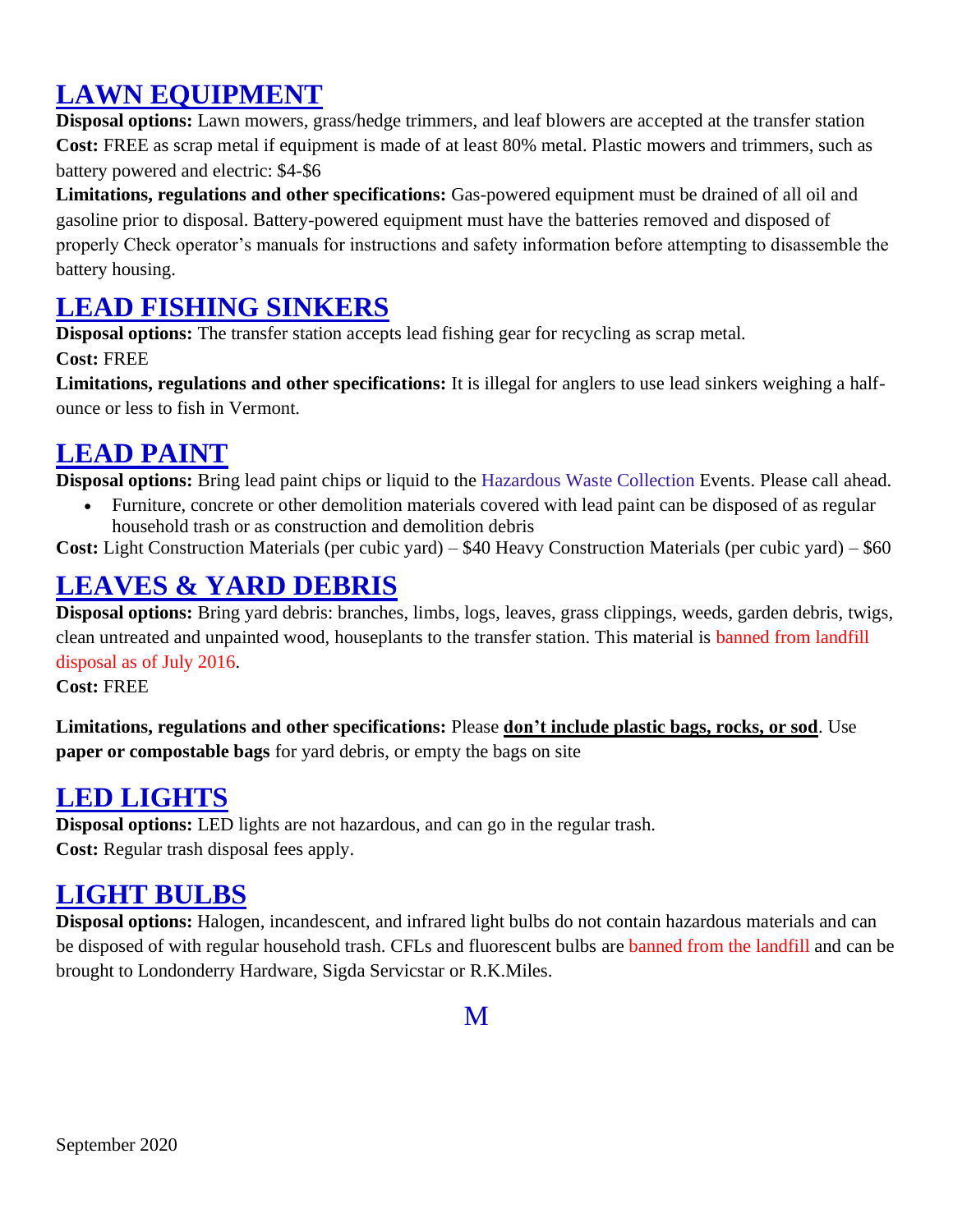# **MANDATORY RECYCLABLES**

#### By state law as of JULY 1, 2015 BANNED FROM THE LANDFILL AND MUST BE RECYCLED

- Aluminum and steel cans
- Aluminum foil and aluminum pie pans clean please
- Glass bottles and jars from foods and beverages
- Plastics #1 and #2 (PET and HDPE resin types)
- Corrugated cardboard
- White and mixed paper
- Newspaper, magazines, catalogues, paper mail, and envelopes
- Box board Cereal boxes and such but not the inserts

**Cost:** FREE

• Contact your hauler for their rates for curbside pick-up.

### **MAPLE TUBING**

**Disposal options:** You can bring this material to the [Northwest Vermont Solid Waste Management District](http://www.nwswd.org/) in Georgia, VT, where it will be baled and hauled away for recycling. NWSWMD accepts tubing year-round. Please call ahead to make arrangements. (802) 524-5986; info@nwswd.org.

#### **Limitations, regulations and other specifications:**

- Polyethylene (PE) tubing only. NO PVC tubing. To determine whether your tubing is made from PE or PVC: clip off a sample and put it in a bowl of water. PE floats; PVC sinks.
- Plastic taps, tees and other fittings are OK to leave attached to tubing.
- Material must be as clean as possible in order to make this recycling program successful.
- If possible, cut mainline into 4-foot lengths. Coil or bundle tubing. Tie bundles together with tubing; do not use string or other material.
- NO drainage, sewer, or water service lines.
- NO string or metal of any kind (wires, wire ties, metal hose clamps).

#### **MATTRESSES**

**Disposal options:** Bring mattresses to a the Londonderry Transfer Station **Cost:** Crib: \$4, Twin: \$6, Full/Queen: \$10.00, King: \$16.00 **Notes:** Cost applies to mattress only; box springs are charged separately at the same rate.

#### **MEDICAL WASTE**

**Disposal options:** There are two types of medical waste:

**Unregulated Medical Waste**, also known as **Home Generated Medical Waste**, includes syringes, sharps, and other medical waste such as bandages, dressings, or medical bags that are generated from home medical use, and not administered by a licensed healthcare professional.

Soiled bandages, dressings or medical bags should be placed in a separate container, sealed, and clearly labeled before being placed in the regular household trash.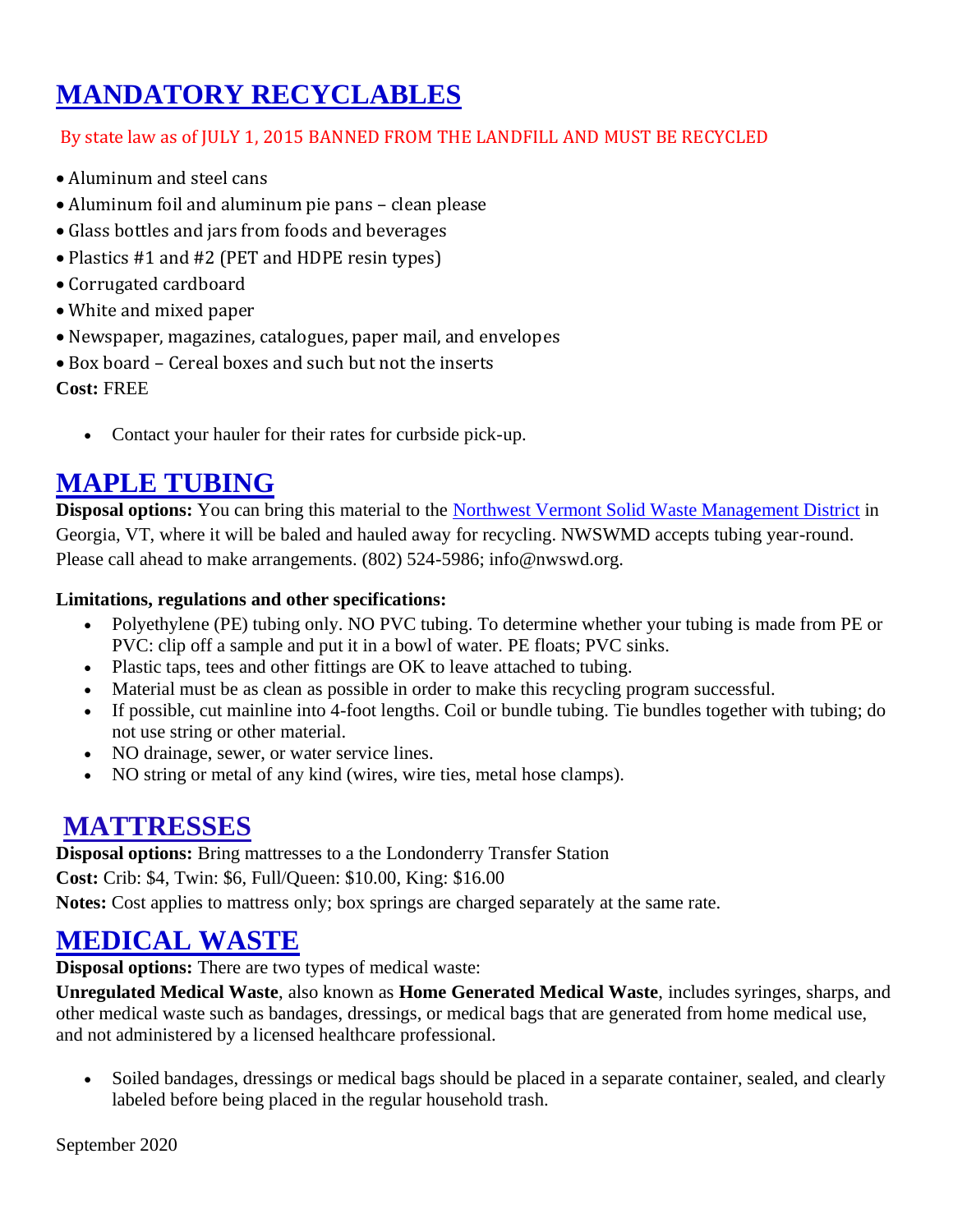• For more information on how to dispose of needles and syringes from unregulated medical waste or home generated medical waste, go to the "N" entry.

**Regulated Medical Waste (RMW)** is the portion of waste generated in the medical industry which requires special handling and treatment prior to disposal. For detailed information on treatment and disposal requirements please refer to the [State of Vermont Handling and Treatment of Medical Waste Procedures.](http://www.anr.state.vt.us/dec/wastediv/solid/pubs/MedWaste.pdf)

Additionally there are three certified medical waste haulers who service Regulated Medical Waste in Vermont:

- [Stericycle, Inc.](http://www.stericycle.com/): 401-769-5800
- [B&D Associates:](http://www.safemedicalwaste.com/) 603-224-1157
- [S-J Transportation:](http://www.sjtransportation.com/) 609-769-2741

**Notes:** The following types of solid waste are considered Regulated Medical Waste (RMW):

- Pathological Waste (Body parts and tissues)
- Human blood, blood products, and other body fluids–any liquid waste including blood, blood products, or items saturated or dripping with blood or other potentially infectious body fluids
- Cultures and shocks of infectious agents
- Sharps–objects that are capable of cutting or penetrating the skin and inducing subdermal inoculation of an infectious agent. This includes needles, Pasteur pipettes and scalpel blades. Discarded unused Sharps are also considered RMW.
- Animal waste–animal carcasses, body parts, bedding and other items from animals that are known or suspected by either the Department of Health or the Department of Agriculture of being contaminated with organisms that can produce disease in humans; and that disposal by burial or other ordinarily acceptable means would not sufficiently reduce the risk of transmission of a disease to humans or other animals
- Chemotherapy waste
- Infectious isolation waste–biological waste and discarded materials contaminated with blood, body fluids, excretion, exudates or secretions from humans who are isolated to protect others from dangerous incommunicable diseases
- Biotechnological by-product effluents–any discarded preparation made from genetically altered living organisms.

For more information, see [the Vermont Regulated Medical Waste Locator.](http://www.envcap.org/statetools/rmw/vt-rmw.html)

#### **MEDICAL/ASSISTIVE EQUIPMENT**

**Disposal options:** These are devices or equipment to accommodate vision, hearing, speech, mobility needs and much more.

- The Assistive Technology Exchange for New England offers a [free online exchange](http://www.getatstuff.com/) for Assistive Technology (AT) devices, software and durable medical equipment offered for sale or no charge.
- Items in good working order are accepted in the Take It Or Leave it Bay at the Transfer Station subject to the approval of the Attendant.
- Check with Cyndi at Mountain Valley Medical Clinic 824-6901. They keep an inventory on hand.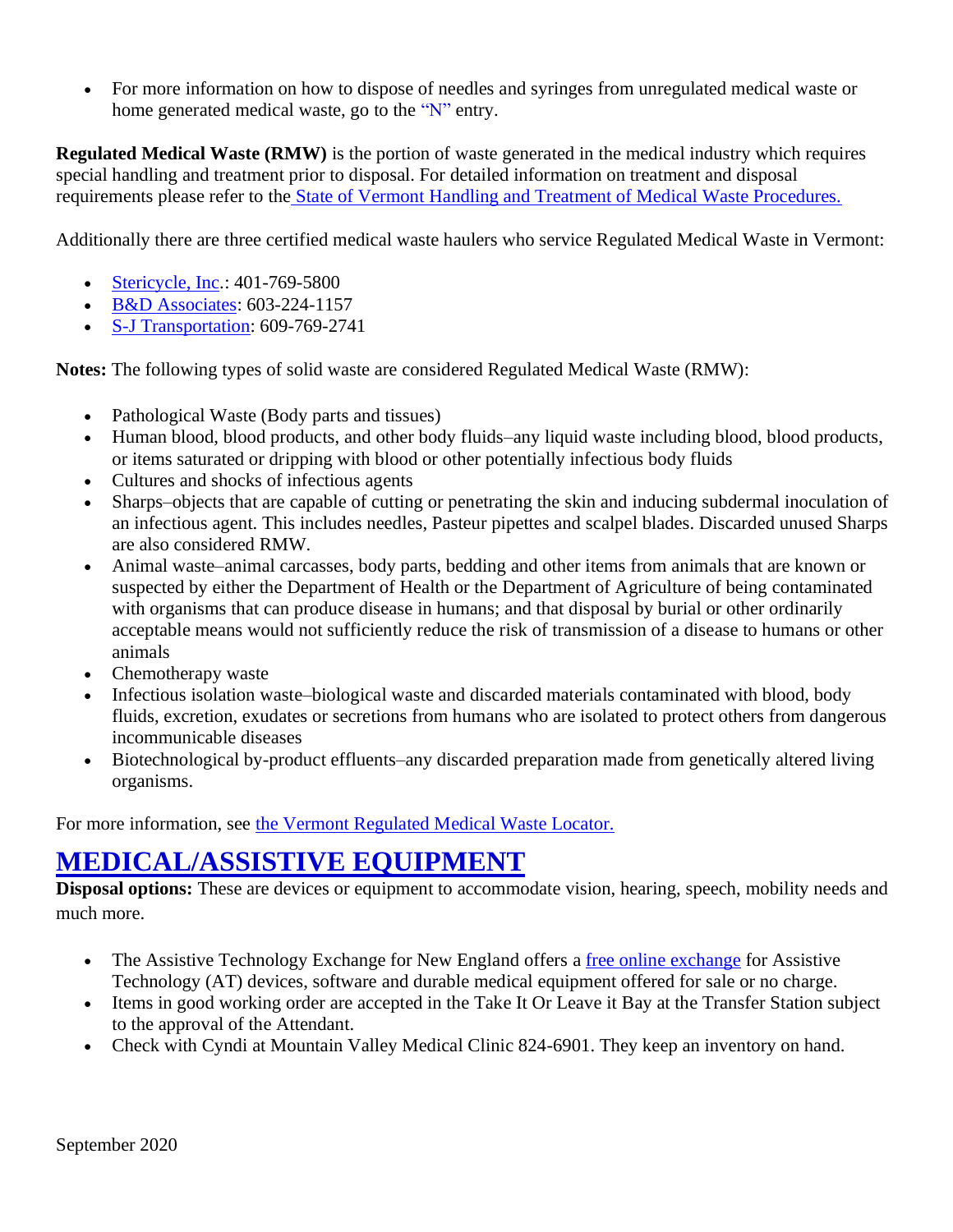## **MEDICATIONS**

**Disposal options:** The Drug Enforcement Administration (DEA) offers twice-yearly Prescription Drug Take-Back Days throughout the country. For details on locations and dates, see the **DEA**'s National Take-Back [Initiative website.](http://www.deadiversion.usdoj.gov/drug_disposal/takeback/) Or <http://www.fda.gov/ForConsumers/ConsumerUpdates/ucm101653.htm#1> You can also bring prescription medications to the Manchester, Winhall and Ludlow Police Departments. Call them to check on hours, days etc.

#### **Limitations, regulations and other specifications: Do NOT pour or flush medications down the drain!**

Water treatment plants and septic tanks are not designed to remove these chemicals.

### **MEDICINE CABINET**

**Disposal options:** If the item is still in good condition, please consider donating it to an organization that will find a reuse. Medicine cabinets are accepted as landfill waste at the transfer station.

**Cost:** \$3.00

**Limitations, regulations and other specifications:** Items more than 80% metal can be placed in scrap metal at no cost.

## **MERCURY CONTAINING DEVICES** – Thermometers, switches,

#### relays, neon signs

**Disposal options:** These items should not be thrown in the trash. See Household Hazardous Waste

## **MICROWAVE**

**Disposal options:** Accepted at The Transfer Station **Cost:** \$6 or free at E-Waste Collection event.

#### N

## <span id="page-24-0"></span>**NEEDLES & SYRINGES**

**Disposal options:** Needles, syringes and other sharps should not be thrown away loose in the trash since they could injure anyone handling the trash. Once properly contained, they may be thrown into the household trash.

#### **Follow these tips for safe disposal:**

- If you find needles or syringes on your property or in a public area, collect them with tongs and wear thick gloves.
- Teach children to call an adult if they find a needle, and not to touch it.
- Carefully put needles or syringes into an empty plastic bottle marked #2 HDPE on the bottom, that also has a screw-on lid. Laundry detergent and softener bottles are good examples.
- Store the bottle out of reach of children and pets.
- When the bottle still has a couple of inches of space remaining, screw the cap on tightly and secure it with heavy tape.
- Label the container with the warning: "DO NOT RECYCLE!" Dispose of the sharps container in your household trash. DO NOT put this bottle in your recycling.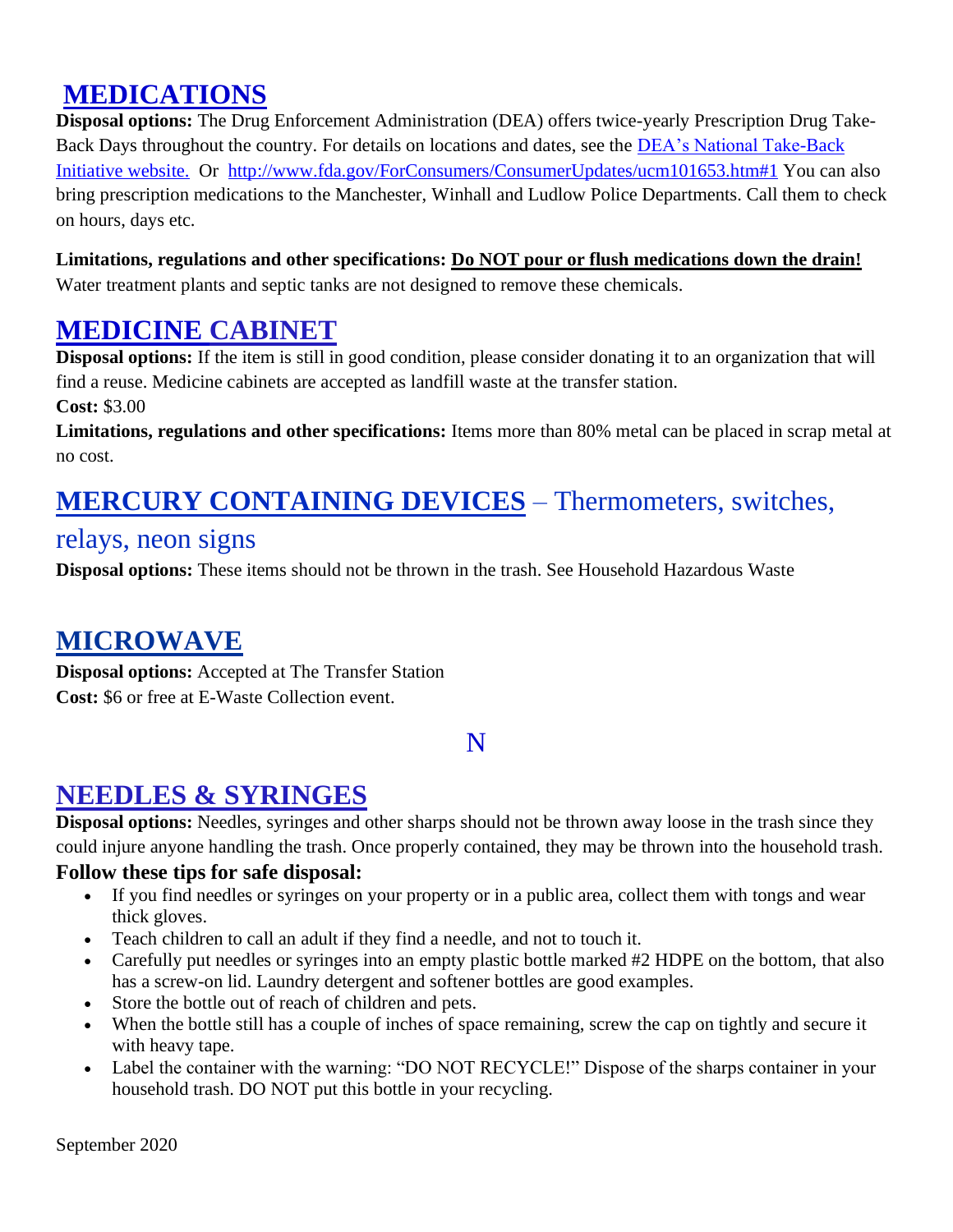For more information on disposal and what to do if you are pricked by a needle or syringe, download the Vermont Department of Health's sharps disposal flier [http://healthvermont.gov/adap/documents/sharps\\_disposal\\_flyer.pdf.](http://healthvermont.gov/adap/documents/sharps_disposal_flyer.pdf)

**Notes:** Syringes and other sharps generated by physician and veterinarian offices, clinics, and hospitals are considered Regulated Medical Waste (RMW). For more information on RMW disposal options, see the medical waste section of this listing

#### $\Omega$

## <span id="page-25-0"></span>**OIL & OIL FILTERS**

**Disposal options:** Used motor oil can be brought to Hunter Excavating, West River Auto or Wayne & Sons Contaminated oil and oil filters can be brought to the Household Hazardous Waste Collection Events– See Household Hazardous Waste.

#### P

#### <span id="page-25-1"></span>**PAINT**

**Disposal Options:** See [https://www.paintcare.org](https://www.paintcare.org/) for drop-off locations for used oil and latex based paints. Unused paint can be brought to R.K. Miles and Sherwin Williams in Manchester Vermont year-round.

## **PAINTED, STAINED, PRESSURE-TREATED WOOD**

- **Disposal options:** Painted, stained, or pressure treated plywood that cannot be reused is considered construction waste. Wood that has been painted, stained, pressure-treated or otherwise treated or coated must be disposed of as construction debris. It cannot be chipped and burned as fuel.
- **Cost:** Light Construction Materials (per cubic yard) \$40, Heavy Construction Materials (per cubic vard) –  $$60$

**If your construction & demolition project will generate at least 40 cubic yards of plywood or oriented strand board (OSB), it MAY be banned from the landfill if you meet the criteria outlined in VT Act 175.** Does Act 175 apply to my project? See

**<http://www.anr.state.vt.us/dec/wastediv/CandD/arch-waste.html>**

## **PAPER**

**Disposal options:** Paper is banned from the landfill is a mandatory recyclable. Place Office Paper, Computer Paper, Fax Paper, Telephone Books, Soft Cover Books, Posters, Magazines, White and Colored Paper, Manila Folders, Envelopes, Junk Mail, Chipboard (Cereal Boxes/Gift Boxes), Egg Cartons, Brown Paper Bags, Hardcover Books (remove covers), and School Paper in your recycling bin for your hauler or bring them to the Transfer Station and place in the mixed paper bay **Cost:** Free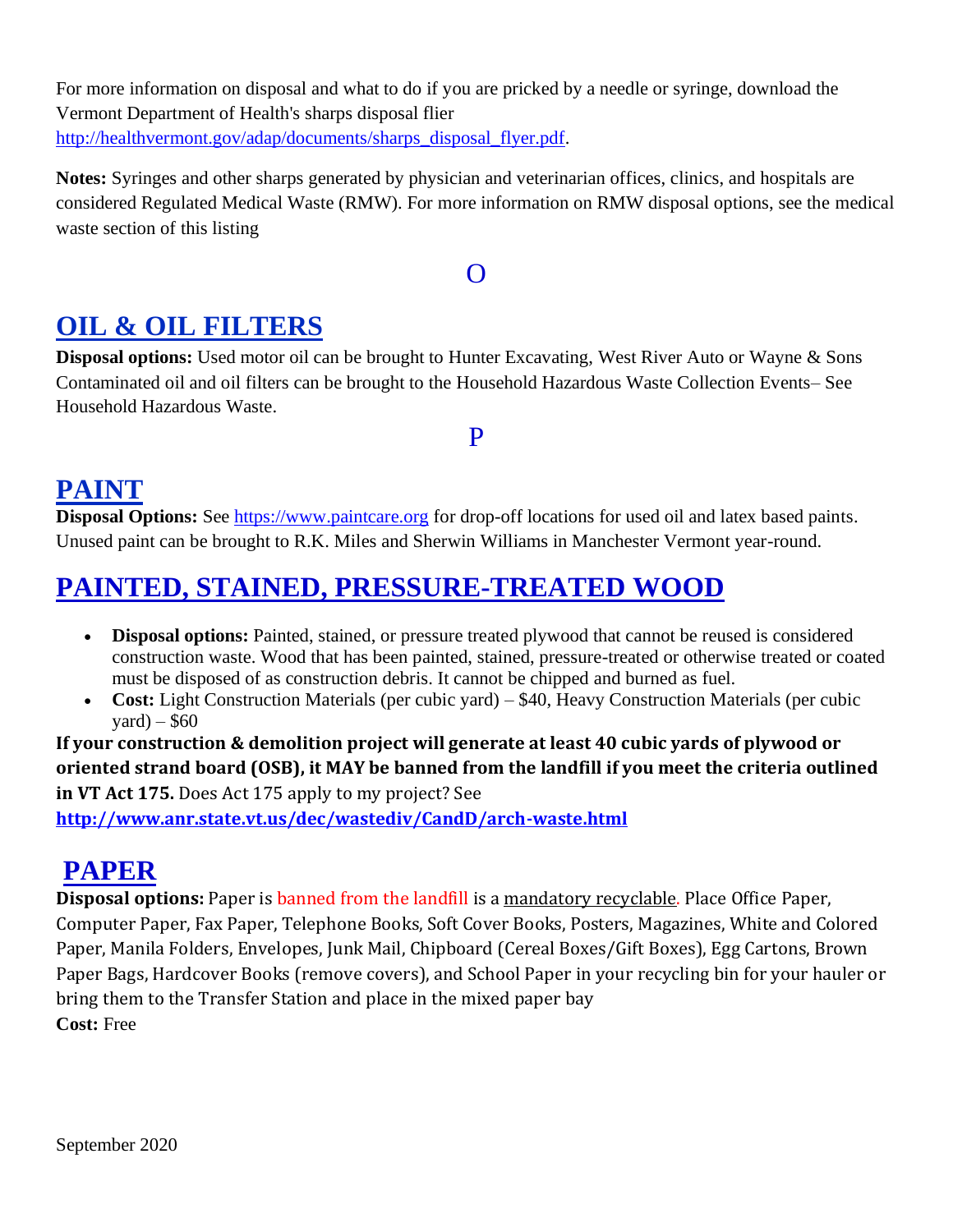**Limitations, regulations and other specifications:** No wax paper, cereal box inserts, napkins, tissues used paper plates, paper towels, foil or mylar wrapping paper, photographs, coated paper or laminated paper is accepted for recycling.

### **PAPER CUPS**

**Disposal options:** Paper products meant to be in contact with food (cups, plates, bowls) are **NOT recyclable**, regardless of their condition. All other paper products (most of which are COATED) should be placed in the trash.

**Cost:** Regular trash fees apply

# **PAPER TOWELS & NAPKINS**

**Disposal options:** Paper towels and napkins are **NOT recyclable** – their fibers are too short to be made into new paper products.

**Cost:** regular trash fees apply

**Limitations, regulations and other specifications:** Paper towels, napkins, tissues, and similar paper products are **NOT recyclable**.

### **PET WASTE**

**Disposal options:** Pet waste, particularly from meat-eating animals, can contain pathogens, parasites, and diseases that can be passed to humans with improper handling. We do not recommend composting pet waste from meat eaters in backyard composting systems where you plan to use the compost.

- The Transfer Station **does not accept pet waste in the composting collection**. Whether at home or in a public area, the safest option is to toss it in the trash, sealed in a plastic bag.
- Compostable pet waste bags will not degrade in a landfill, and offer no advantage over conventional plastic bags in this regard.

**Cost:** regular trash fees apply

# **PHARMACEUTICALS** – See medications

## **PHONE BOOKS**

**Disposal options:** Phone books (softcover) can be put in the Transfer Station's mixed paper receptacle. If you no longer want to receive the phone book you can opt out of receiving them by visiting [yellowpagesoptout.com.](https://www.yellowpagesoptout.com/) **Cost:** FREE for recycling.

**Limitations, regulations and other specifications:** Must be clean, dry, and free of mold or mildew; otherwise it should be placed in household trash. Please be sure to discard any magnets, plastic binders or covers.

## **PHOTOGRAPH PAPER**

**Disposal options: Photo paper** should go in your household trash. **Photos printed on regular printing or copy paper** can go in with your mixed paper recyclables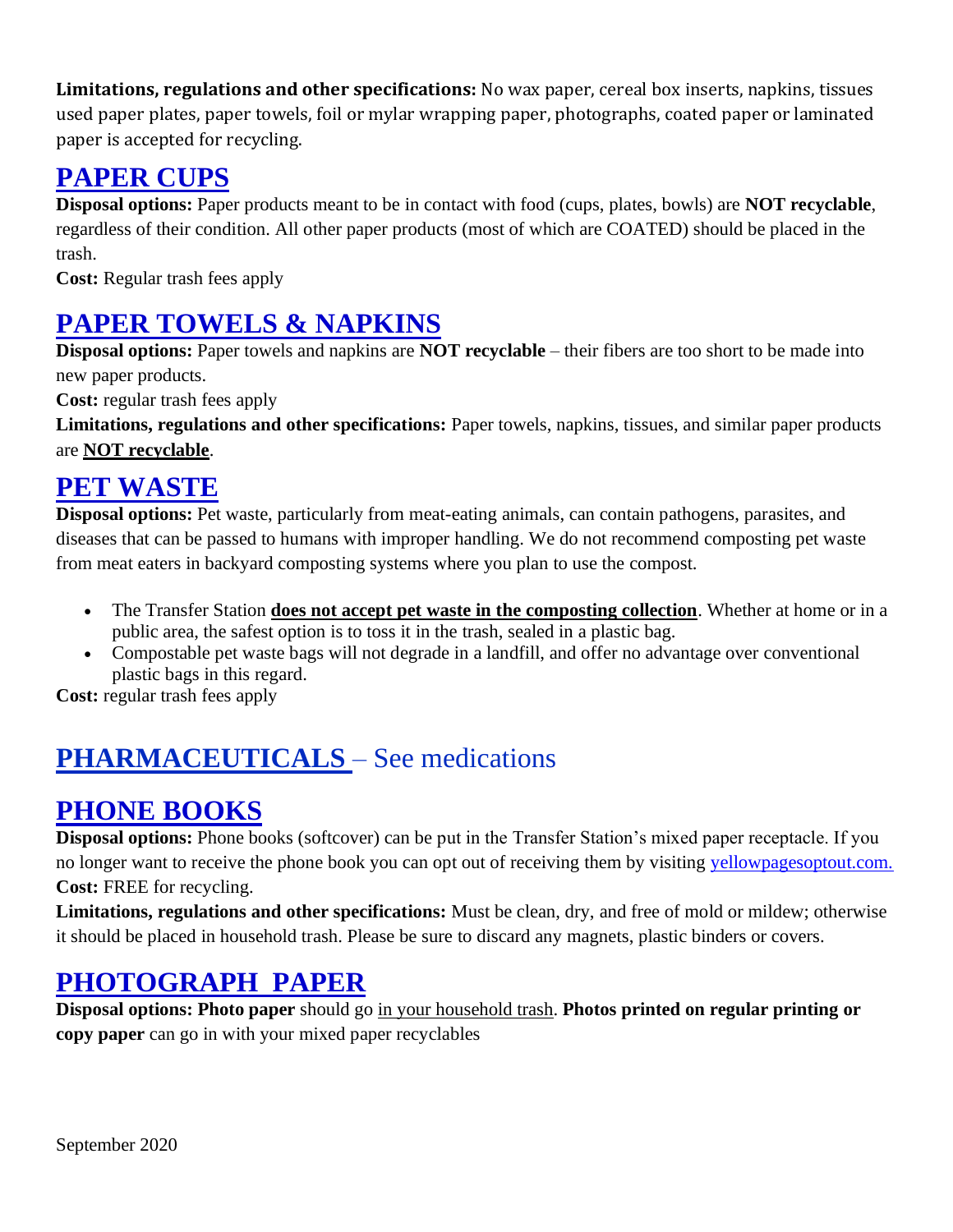## **PIZZA BOXES**

**Disposal options:** Clean pizza boxes are accepted for recycling at all transfer station and by most haulers offering curbside recycling. Boxes must be free of food and grease. Most often, only the top of the box is recyclable.

# **PLASTIC**

**Disposal options:** Not all plastic is created equal. We accept some plastics at the transfer station; others must go to the landfill for now. Here are some common plastics that have different disposal options:

**Bags (shopping/grocery)** bring them to the grocery store and place in their receptacle. Shaw's, Price Chopper and Hannaford markets accept plastic bags. Check with the manager at the store nearest you to find out what they accept.

**Pellet bags** Empty bags of any residue, place all bags in one bag, bring to recycling center and ask attendant where to place

**Plastic plant pots Limitations, regulations and other specifications:** are accepted with your mixed recyclables. Minimum size: 2 inches on any two sides. Maximum size: 2 feet on any one side. Please remove any dirt and rinse the pots before placing them in your bin.

**Food and drink containers** the transfer station accepts rigid plastic containers and packaging labeled with the [numbers #1-7.](http://cswd.net/recycling/recycling-list/plastic-resin-codes/) This includes most containers and packaging such as bottles, jugs, yogurt containers, dairy tubs, and clear plastic hinged takeout containers. Large lids (like those on yogurt and margarine tubs) are also OK for recycling

- Empty plastic motor oil and transmission fluid bottles are **NOT** accepted as recyclables and should be disposed of with your regular trash
- Styrofoam is **NOT** accepted as recyclable
- Minimum size: 2" on any 2 dimensions (i.e. 2" tall AND 2" wide)
- Maximum size: 24" (2 feet) in any dimension

## **PLASTIC BAGS & FILM**

**Disposal options: MOST** participating stores will recycle the following (NOTE: All plastic bags and film must be clean and dry!):

- polyethylene plastic bags with the #2 or #4 recycling symbol
- single-use plastic shopping bags (remove cardboard bottoms or handles made from string or other materials)
- dry-cleaning bags
- newspaper bags (not the newspaper itself)
- bread and produce bags (clean and dry)
- air pillows made of #2 or #4 plastic film (not biodegradable, release air before recycling)
- plastic wrap packaging around toilet paper & paper towel rolls
- case wrap around beverage containers

**SOME** participating stores will recycle the following (*check with the specific store for details*):

- bags that contained pellets used in stoves
- frozen food bags
- zip-top bags

**NO** stores recycle the following (*check with the specific store for details*): bags that contained rock salt, or water softener salt/potassium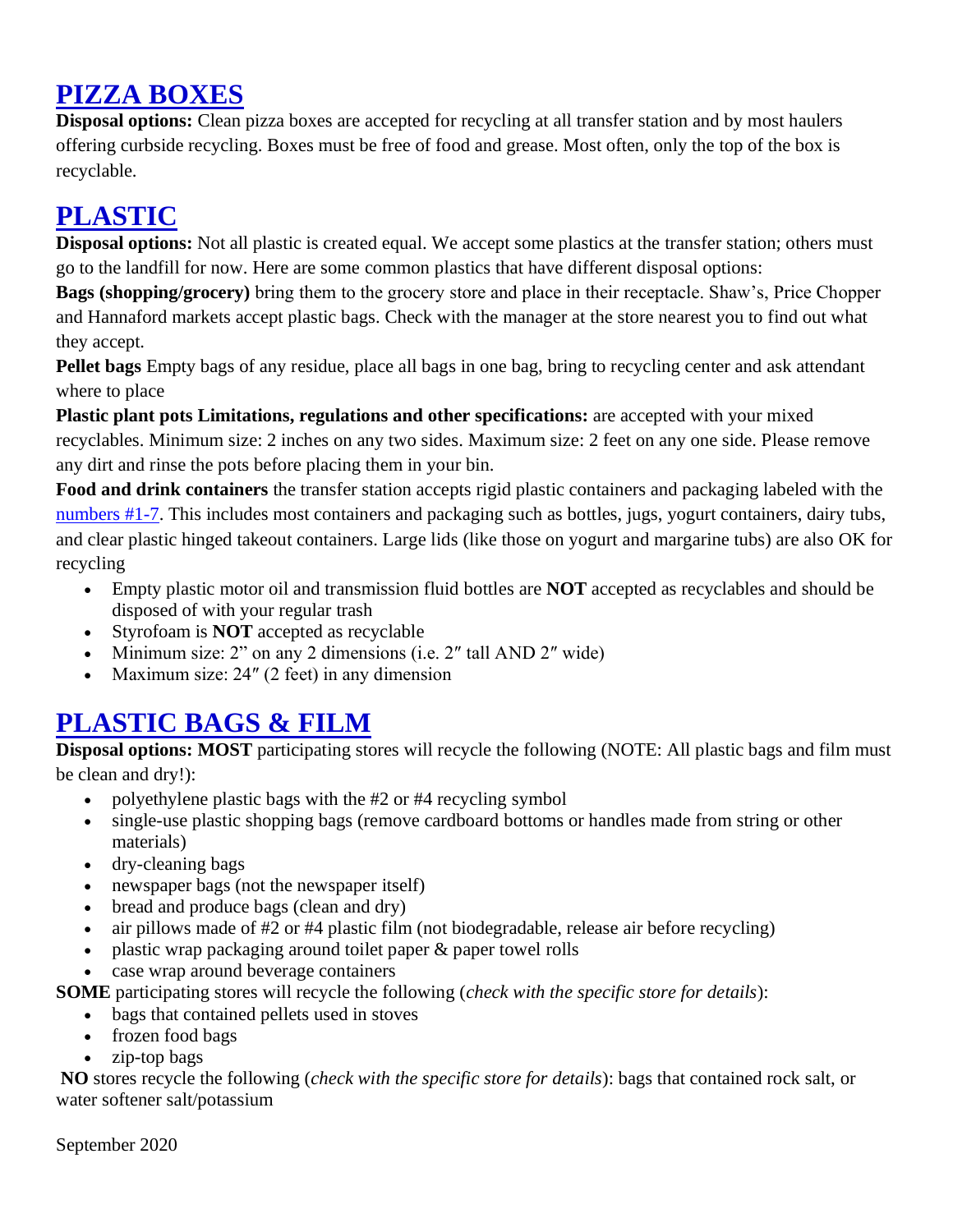**Notes:** Why can't put you them in with mixed recyclables? Any empty plastic bags you include in mixed recyclables will get clogged up in the machinery that separates all the recyclables**.**

## **PLUMBING & FIXTURES**

**Disposal options:** All metal pipes, tubing, drains, faucets can be place in the scrap metal pile after checking with attendant. Broken or otherwise unusable PVC or other plastic pipes should be disposed of as trash. **Cost:** Metal is free. Landfill waste: regular trash disposal fees apply.

# **POWER CORDS AND CHARGERS**

**Disposal options:** Electric cords may be placed in the scrap metal bin. Bags of miscellaneous chargers should be brought to the transfer station for trash disposal

**Cost:** free for scrap metal items. Cords and chargers brought with the cell phones: free for Vermont residents and businesses. Regular fees apply for miscellaneous chargers

### **PRINTER & TONER CARTRIDGES**

**Disposal options:** Empty toner cartridges are not recyclable at The Transfer Station. Contact the manufacturer of your cartridge for recycling options. Staples will accept ink cartridges for recycling.

## **PROPANE TANKS & FIRE EXTINGUISHERS**

**Disposal options:** Propane and other compressed gas tanks (e.g. helium) of any size must NOT be put in with your recyclables. Also, for safety reasons they should NOT be discarded as trash. Please see below for recycling options.

<span id="page-28-0"></span>**Cost:** 1, 5, 10 and 15 lb and 20 lb.- \$2.00 each, 30,40 and 60 lb.- \$4.00 each, 100 lb.- \$10.00, Helium tanks - \$2.00 each, Fire extinguishers - \$5.00 each, Extra large tanks NOT accepted-contact a propane supply vendor

# $\bf{O}$

#### R

## <span id="page-28-1"></span>**RANGES – See Appliances**

# **RECYCLABLES – See londonderryvt.org for information on how and what to recycle**

#### **RECLINER/STUFFED CHAIR**

**Disposal options:** Bring unusable recliners/stuffed chairs to the transfer station for disposal. **Cost:** \$8.00

## **REFRIGERATORS**

**Disposal options:** Refrigerators are banned from landfill disposal in Vermont. They are accepted year-round at the transfer station. The appliances are processed to remove hazardous materials. Once processed, the units are recycled. **Cost:** \$16.00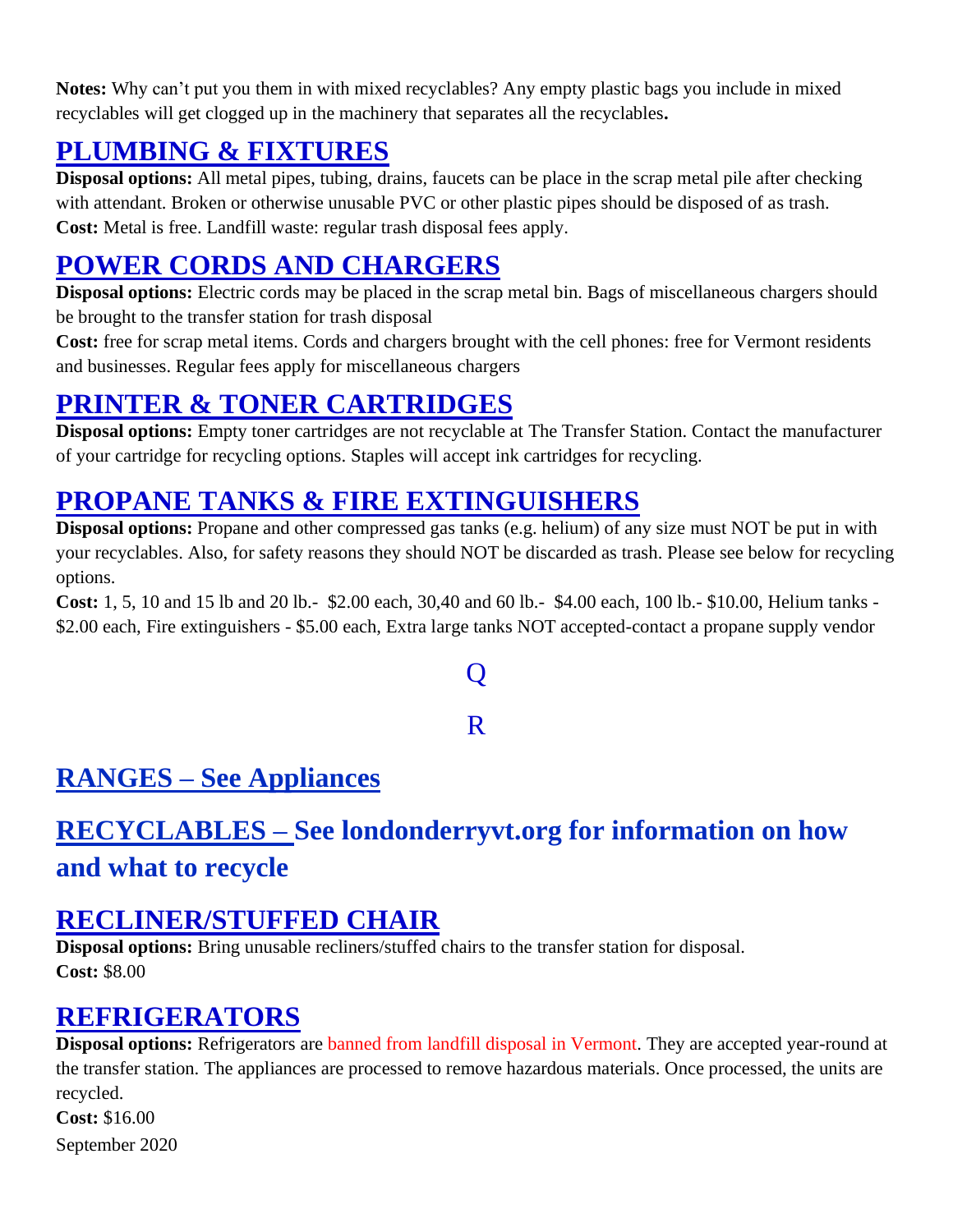**Notes:** Have a fridge or freon-containing appliance that's too big to remove from your location? Call a local appliance repair company or HVAC (air conditioning) service company. They may be able to remove the freon for you so that a hauler can cut up the appliance for removal. Do not attempt to remove freon yourself. Freon is toxic, and is subject to specific removal regulations.

## **RIGID PLASTIC CONTAINERS**

#### **Disposal options:**

- The transfer station accepts rigid plastic containers and packaging labeled with the [numbers #1-7.](http://cswd.net/recycling/recycling-list/plastic-resin-codes/) Numbers 1 and 2 are banned from the landfill. This includes most containers and packaging such as bottles, jugs, yogurt containers, dairy tubs, and clear plastic hinged takeout containers. Large lids (like those on yogurt and margarine tubs) are also OK to put in mixed recyclables.
- Plastic recyclables are accepted by all haulers offering curbside recycling. Check with your hauler for any restrictions.

#### **Limitations, regulations and other specifications:**

- Empty plastic motor oil and transmission fluid bottles are NOT accepted locally as recyclables and should be disposed of with your regular trash
- Styrofoam, plastic toys, are NOT accepted
- Minimum size: 2" on any 2 dimensions (i.e. 2" tall AND 2" wide)
- Maximum size: 24″ (2 feet) in any dimension

## **ROAD SALT**

**Disposal options:** Substances used to melt ice on sidewalks and driveways–chemical ice melt, rock salt, road salt, sodium chloride–are not hazardous and can be thrown away in your household trash.

**Notes:** Salt and potassium chloride bags must not be put into your recycling or put in with other bags returned to grocery or box stores. They must be disposed of as trash.

#### S

#### <span id="page-29-0"></span>**SAND-BLASTING GRIT FROM AUTOBODY REPAIR**

**Disposal options:** Auto paint may have lead or chromium in it. Sand blast grit with such paint will not be accepted for landfill disposal unless lab reports confirming it is not hazardous are provided. Please dispose of it at the Hazardous Waste Collection events

**Cost:** Businesses must register in advance and pay for disposal

## **SATELLITE DISHES**

**Disposal options:** Accepted at the transfer station. **Cost:** free as scrap metal if at least 80% metal. \$2 if not metal

#### **SAWDUST**

#### **Disposal options:**

• Sawdust from wood that has not been glued, treated, stained or painted can be brought to the food scrap collection. Please ask attendant for guidance. Untreated sawdust can be placed in your home compost bins or bins waiting to be delivered to the Transfer Station food scrap bins.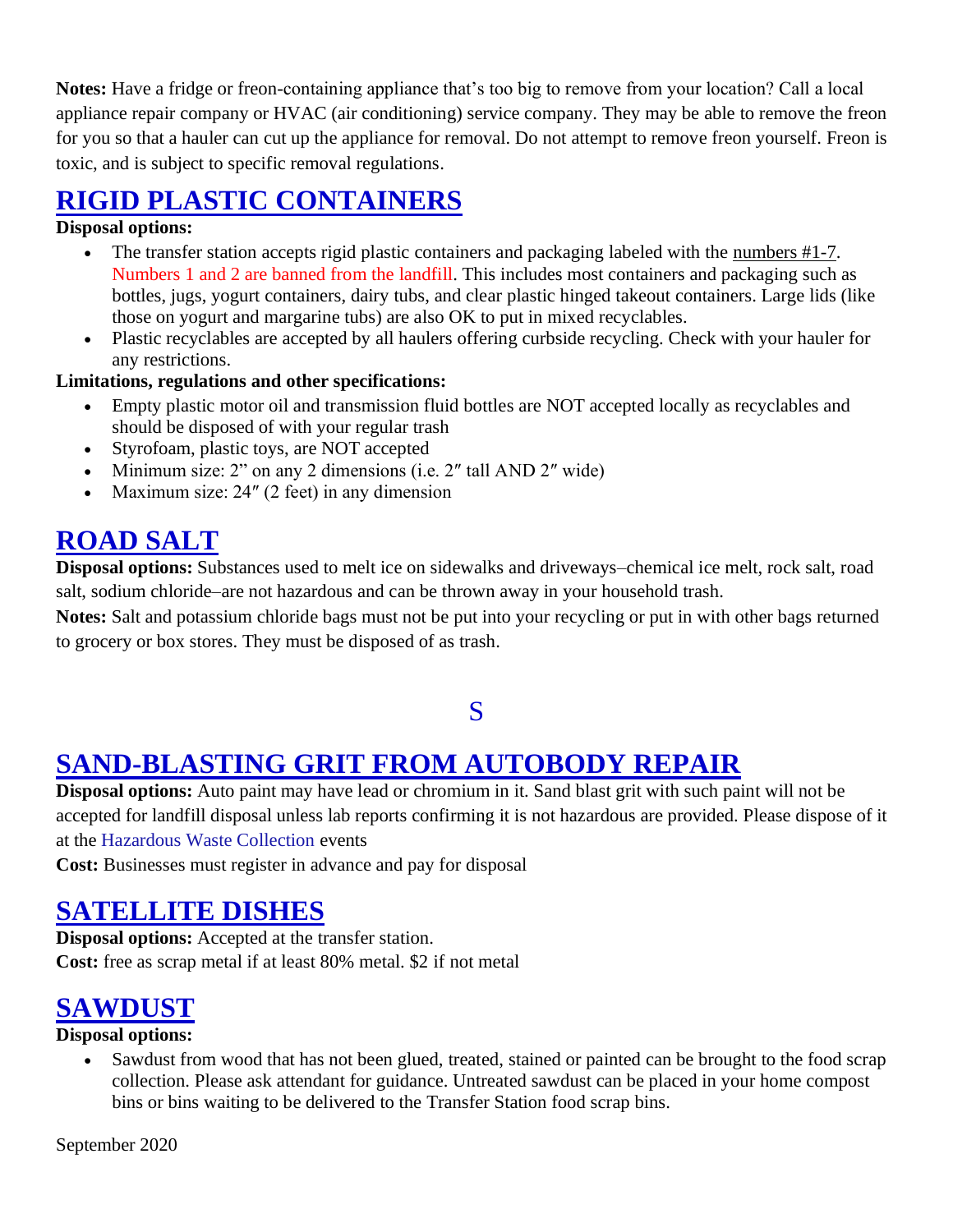• Sawdust from wood that has been stained, painted, glued or treated must be disposed of as trash. **Cost:** Regular disposal fees apply.

#### **SCRAP METAL**

**Disposal options:** Scrap metal items larger than one (1) cubic foot or weighing more than twenty-five (25) pounds are banned from landfill disposal.

There is a fee for major appliances such as boilers, microwaves, stoves, water heaters, washers, dryers, refrigerators, freezers, dehumidifiers, and a/c units. Visit the A-Z list for more information.

**Cost:** FREE at the transfer station.

**Limitations, regulations and other specifications: Items must be at least 80% metal to qualify for scrap metal recycling.** Please empty engines (e.g. lawn mowers) of oil & gas before bringing them in. Fixed head drums must be free of any sludge residue and have either their heads removed or a one foot hole cut into them.

#### **Some common examples of scrap metal items include:**

- caps and lids from jars and bottles
- bicycles and exercise equipment
- desks
- electrical wiring and strings of lights
- filing cabinets
- shelving
- grills
- lawn furniture
- screens
- doors and windows (remove glass panes)
- nails, nuts, bolts
- siding and roofing material

The following items **MAY NOT** be placed in the scrap metal container:

- batteries
- oil filters
- propane tanks and cylinders
- tanks of compressed gases (except small helium tanks)
- electronics

#### **SHELLACS, VARNISHES, DECK COATINGS, PRIMERS, SEALERS**

#### **Disposal options: Londonderry Group residents and businesses** may bring these coatings to the Hazardous Waste Collection events.

• [PaintCare](http://www.paintcare.org/index.php) has many convenient [locations](http://www.paintcare.org/locator/index.php) for dropping off leftover architectural paint and other coatings. Visit the [PaintCare Vermont](http://www.paintcare.org/vermont/index.php) page for more information.

#### **Cost:** Free.

#### **Limitations, regulations and other specifications:**

- **PaintCare** specifications:
	- o Waterproofing and sealers must not be tar or bitumen-based.
	- o Shellacs, lacquers and varnishes must be single-component.
	- o Elastomeric floor paint is accepted.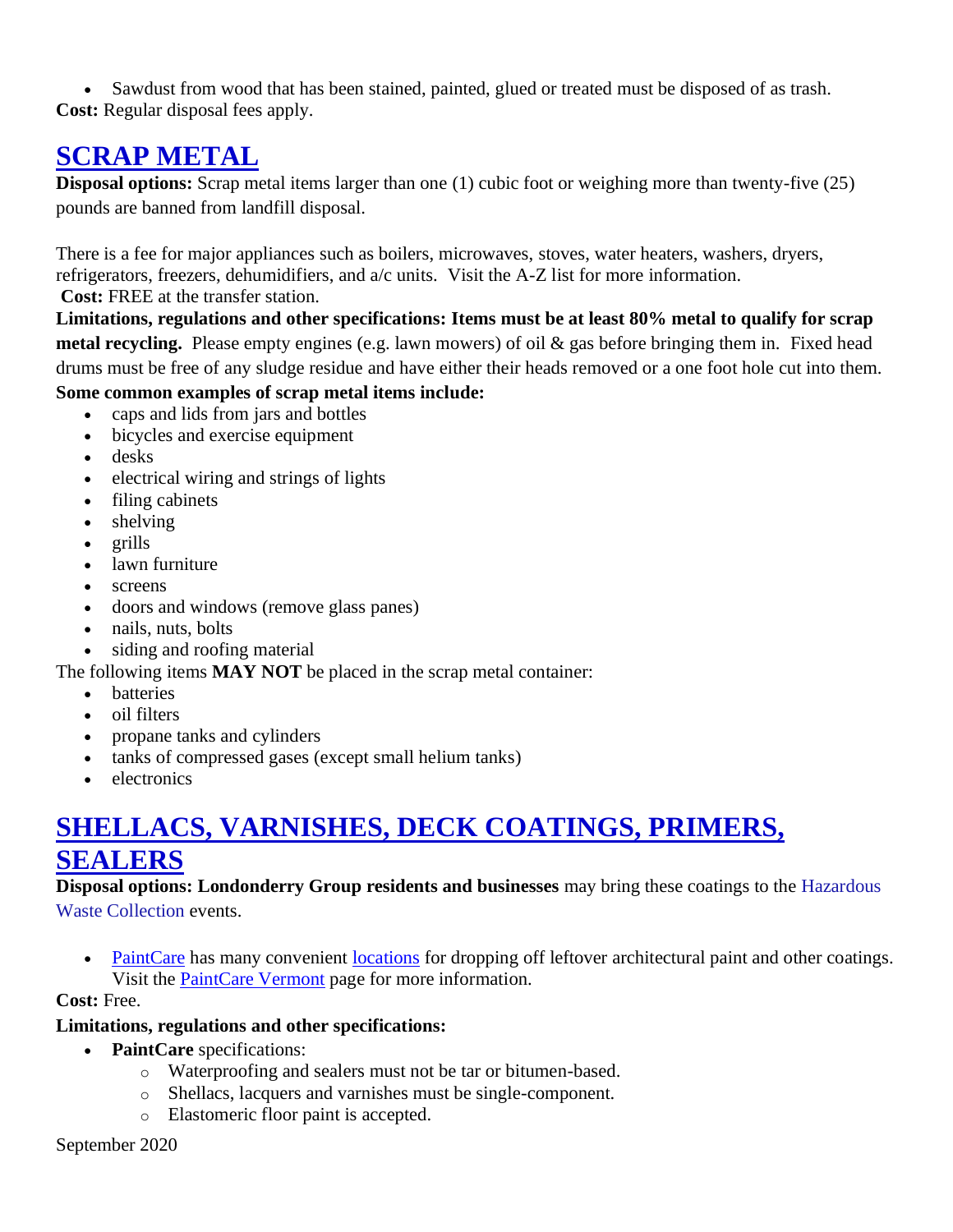o Textured coatings are accepted.

#### **SHREDDED PAPER**

**Disposal options:** Shredded paper is recyclable. **Cost:** Free

# **SINKS**

**Disposal options:** Sinks that are at least 80% metal are accepted in the scrap metal bins at the transfer station **Cost:** FREE if metal, otherwise \$4-\$12 (see ceramic fixtures)

**Limitations, regulations and other specifications:** Any non-metal parts must be removed.

## **SKIS and SKI BOOTS**

**Disposal options:** Skis in reusable condition are accepted at the TAKE IT OR LEAVE IT bay after approval from the attendant. Broken or unusable skis can be disposed of with the trash

**Cost:** \$2 pair of skis, \$2 pair of boots

## **SMOKE & CARBON MONOXIDE DETECTORS**

**Disposal options:** Intact carbon monoxide detectors and household smoke detectors are accepted for disposal with regular trash.

- Many manufacturers of smoke detectors have voluntary take-back programs for safe disposal of these items. Be sure to verify current packaging and shipping requirements directly with the manufacturer.
- Curie Environmental Services also will recycle ionization smoke detectors for a small fee. The program is called [Curiepack.](http://www.curieservices.com/smoke-alarm-recycling/curiepack/)
- Other options for mail-in recycling exist as well.
- Businesses should call the Vermont Environmental Assistance Division in Waterbury at (802) 249-5260 or 800-974-9559.

**Cost:** Regular trash rates apply

## **SOLAR LIGHTS**

**Disposal options:** Solar lights contain rechargeable batteries which must be removed and recycled at the transfer station, Londonderry Hardware, Londonderry Town Office. Once the batteries have been removed, light fixtures that are at least 80% metal can be recycled as scrap metal. If they are mostly plastic, they should be disposed of as household trash.

## **SOLAR PANELS**

**Disposal options:** Solar panels can be disposed of at the transfer station. Here's what you need to do:

- First drain anti-freeze/glycol, if any, and bring it to the Hazardous Waste Collection Events.
- If panel is 80% metal, by volume, recycle as scrap metal.
- If panel is comprised of less than 80% metal, by volume, dispose of as trash.

**Cost:** FREE if disposed of as scrap metal. Regular trash disposal fees apply to non-metal panels.

## **SPACE HEATERS**

**Disposal options:** Space heaters generally fall into one of three categories for disposal:

If it is a sealed unit that contains oil or another hazardous waste that you cannot drain and recycle separately, bring the heater to a Hazardous Waste Collection event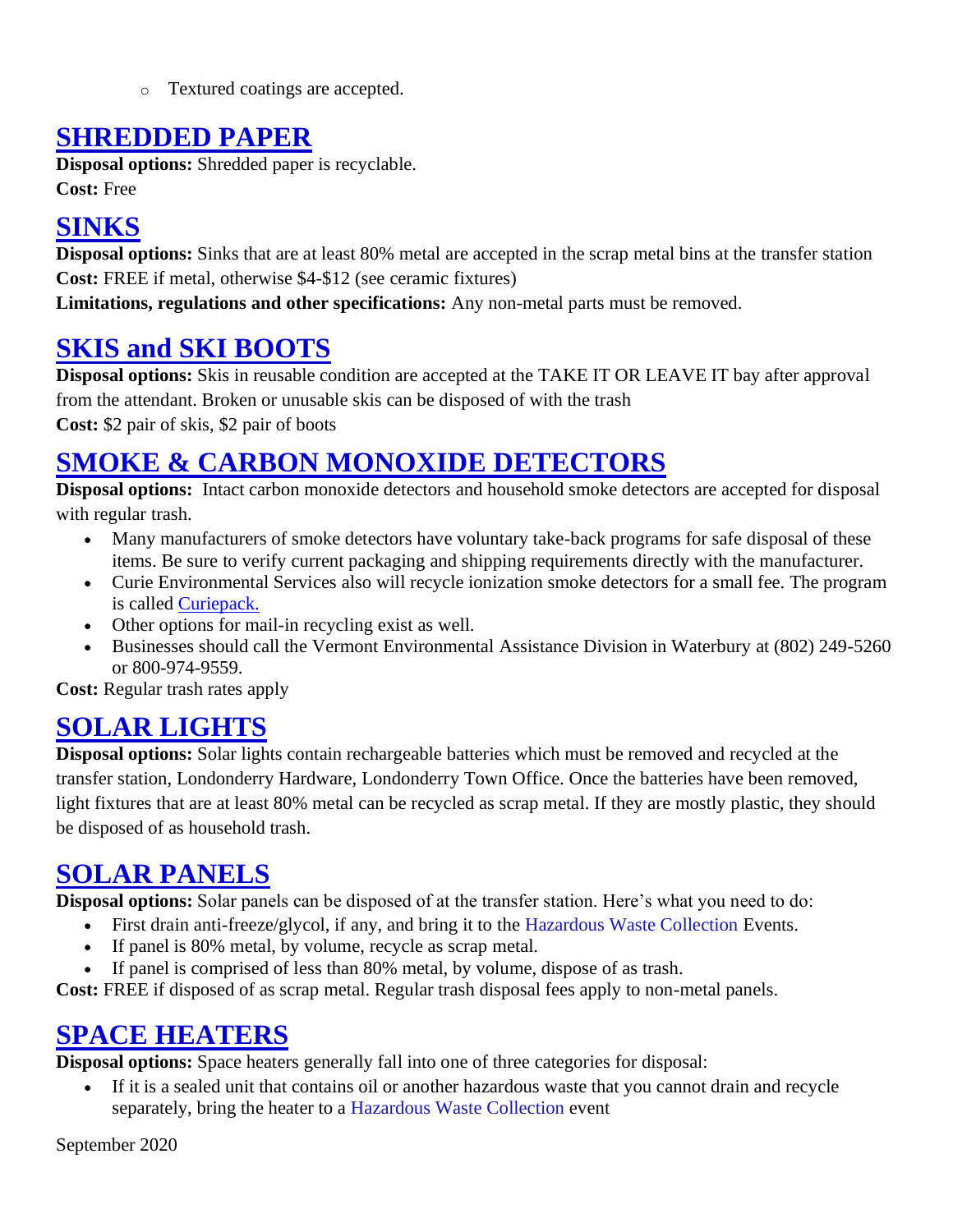- If the heater is at least 80 percent metal and contains no hazardous fluids, it can be recycled as scrap metal at the transfer station.
- If the heater is mostly plastic and contains no hazardous material, it should be disposed of in your regular household trash.

**Cost:** FREE if recycled as scrap metal or at Hazardous Waste Collections. Regular trash disposal fees apply to other heaters.

# **STEREO SET (NO SPEAKERS)**

**Disposal options:** Accepted at the transfer station or at E-Waste Collection Event **Cost:** \$6.00 for trash disposal

## **STERNO OR CANNED GEL FUEL**

**Disposal options:** Sterno and other canned gelled fuels are flammable. They are therefore considered hazardous waste. Please bring to a Hazardous Waste Collection event.

**Cost:** Free for Londonderry Group residents. Businesses must pre register and pay for disposal

#### **STOVES**

**Disposal options:** Accepted at the transfer station. **Cost:** \$6.00

#### **STUMPS**

**Disposal options:** As of July 1, 2016, stumps and other natural wood items are banned from landfill disposal.

• **DIRTY STUMPS** (Stumps contaminated with dirt and/or stones) are accepted at the transfer station **Cost:** up to 1 ton dump \$10. Dual axle dump loads \$50.

## **STYROFOAM (expanded polystyrene)**

#### **Disposal options:**

- Styrofoam<sup>TM</sup> –the brand name for expanded polystyrene (EPS)–of any kind is not accepted for recycling at the transfer station. Instead it should be discarded with your trash.
- Styrofoam packaging peanuts are often accepted at no charge at services such as UPS and Fed Ex shippers for reuse.
- See the **Alliance of Foam Packaging Recyclers** web site for a mail-in EPS recycling option.

# **SYRINGES, NEEDLES, SHARPS** – See Needles and Syringes

#### <span id="page-32-0"></span>T

## **TABLES**

**Disposal options:** Tables in reusable condition may be accepted for the TAKE IT OR LEAVE IT bay at the transfer station with attendant's approval.

**Cost:** Picnic table: \$8.00 – \$16.00, Table (end/dining/other): \$4 – \$16.00

**Notes:** Metal tables can be dropped off for free as scrap metal.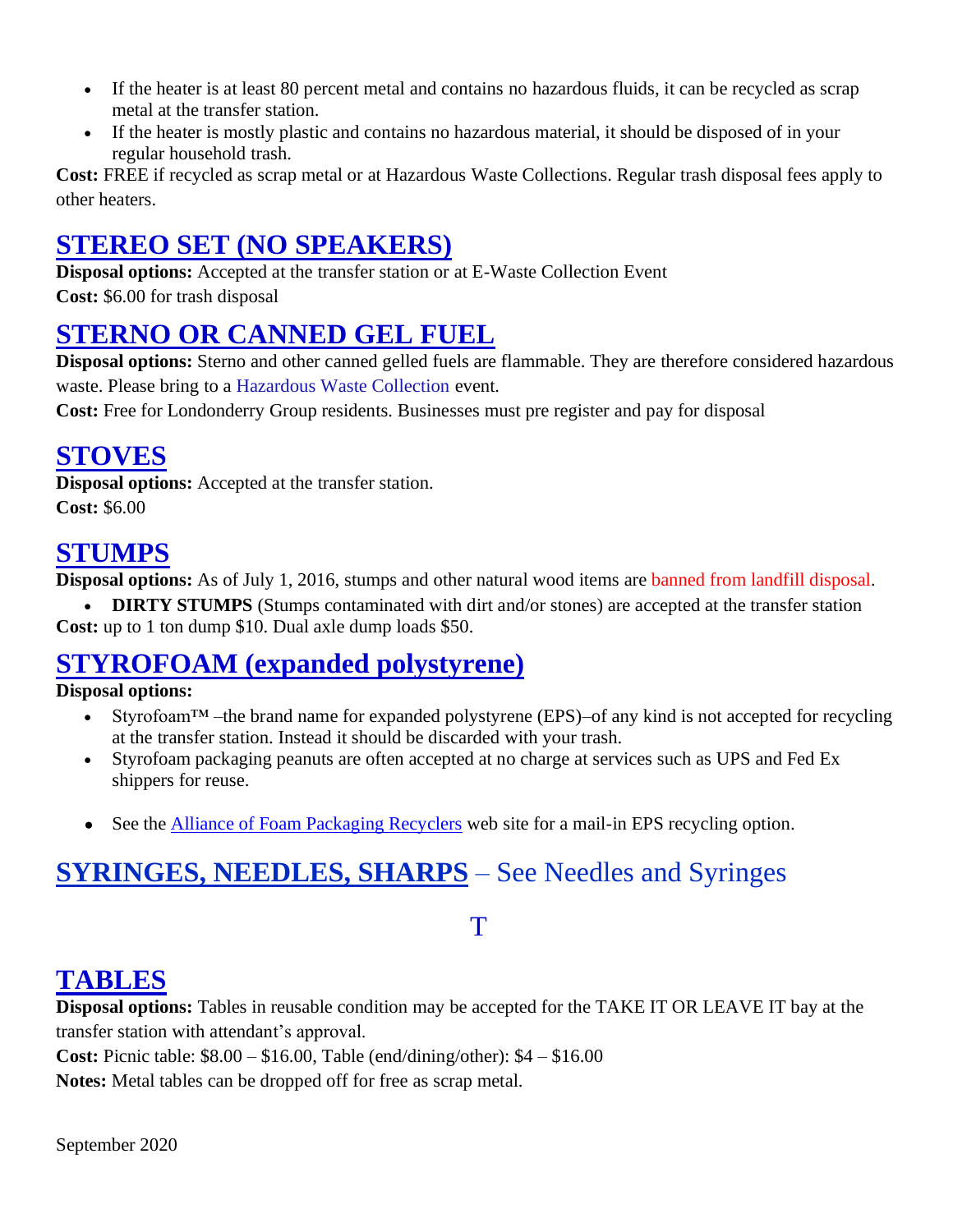# **TABLETS & E-READERS**

**Disposal options:** Tablets and e-readers are banned from the landfill. Please bring these items to an Electronics recycling event or check<http://www.anr.state.vt.us/dec/e-waste/> or call **1-855-6ecycle** for a year round location near you and regulations.

**Cost:** FREE

### **TENNIS BALLS**

**Disposal options:** We do not recycle tennis balls for recycling. You can dispose of them in your trash or

• [reBounces,](http://www.rebounces.com/about-us/recycle/) a business that makes a machine to restore dead tennis balls, will also accept tennis balls for recycling. Contact them for more information.

#### **THERMOMETERS**

**Disposal options:** Thermometers may contain traces of mercury and should be brought to Hazardous Waste Collection Event

**Cost:** Free to Londonderry Group residents. Businesses mush pre-register and pay for disposal.

### **THERMOSTATS**

**Disposal options:** Older thermostats containing mercury are banned from the landfill. For safe disposal, bring them to the transfer station and ask the attendant for information. They **should NOT be placed with regular trash**.

**Cost:** FREE (you may also be eligible for a \$5 rebate)

**Limitations, regulations and other specifications:** In order for a thermostat to be eligible for a \$5 rebate, it must contain mercury, be complete (with cover) and intact (no broken ampoules). The rebate program is for thermostats only. For more information see [the Vermont Mercury Reduction Education Campaign website.](http://www.mercvt.org/dispose/thermostats.htm)

#### **TIRES**

**Disposal options:** Tires are accepted for recycling at the transfer station. They are banned from landfill disposal.

**Cost:** Passenger – \$4 each Light Truck – \$6 each Heavy Truck – \$16 Large Equipment – \$150

#### **TOASTER OVEN**

**Disposal options:** Accepted as scrap metal at the transfer station **Cost:** Free as scrap metal (if at least 80% metal)

## **TOYS**

**Disposal options:** Small, plastic toys are accepted with mixed recyclables if they have a recycling number. Toys in good reusable condition may be placed in the TAKE IT OR LEAVE IT SHED at the attendant's discretion.

**Cost:** Free if recycled. Large toys (plastic riding, car): \$4 – \$8.00

**TRASH Disposal options:**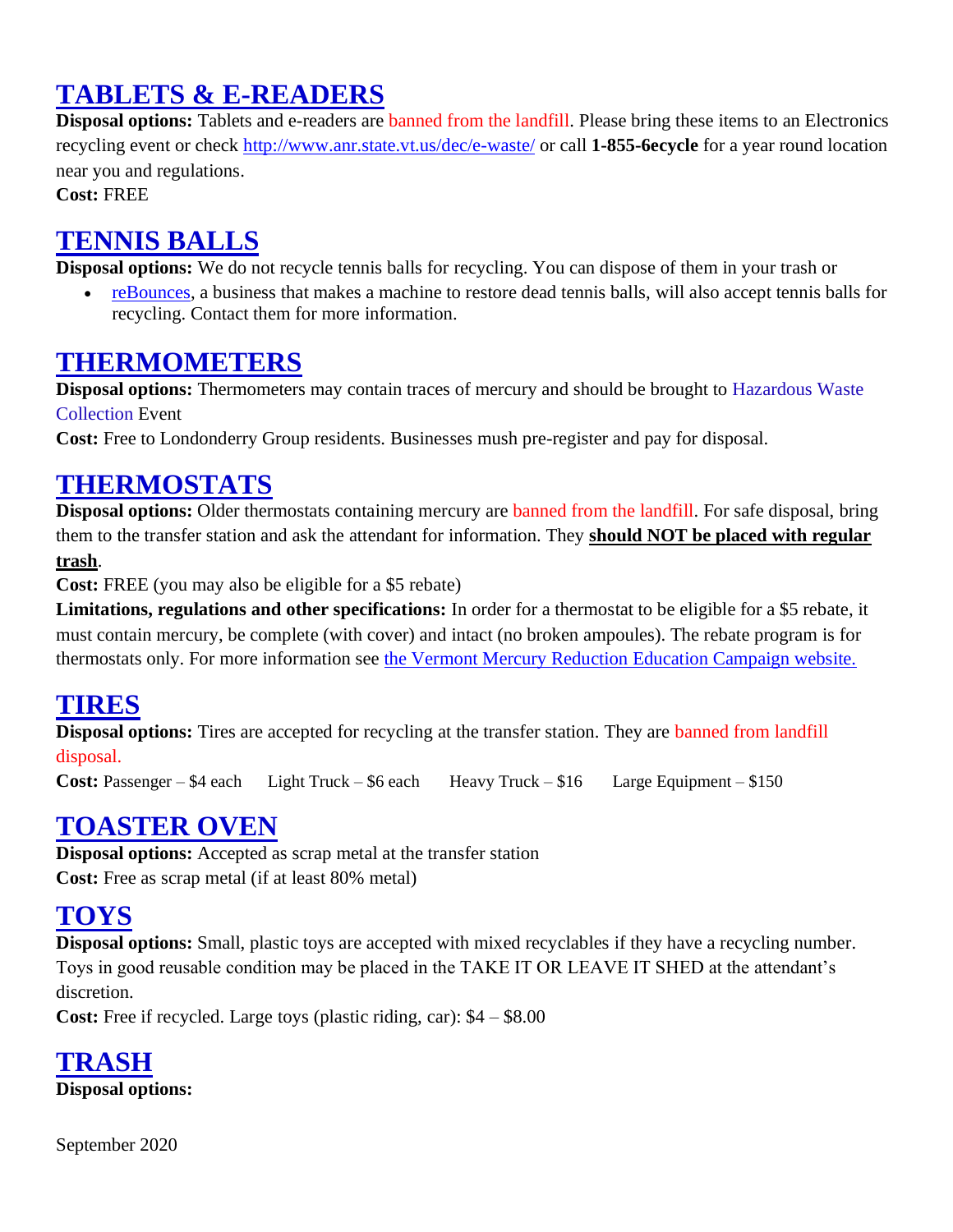• Please **donate, recycle or compost** everything you can before sending items to the trash. Some items are even banned from disposal in Vermont.

**Cost:** Up to a 13 gallon bag  $-$  \$2, 14 to a 30 gallon bag  $-$  \$4, Bulk  $-$  55 gallon bag  $-$  \$6

### **TRASH COMPACTORS**

**Disposal options:** Accepted at the transfer station. **Cost:** \$6.00

### **TRUCK BED CAP**

**Disposal options:** Accepted for disposal at the transfer station **Cost:** 6′ bed: \$16.00, 8′ bed: \$22.00, Free as scrap metal if at least 80% metal

## **[TVs](http://cswd.net/a-to-z/televisions/)**

**Disposal options:** TVs are banned from the landfill. Television sets can be recycled at no cost (see limitations below). Please bring these items to an Electronics Collection Event or check [http://www.anr.state.vt.us/dec/e](http://www.anr.state.vt.us/dec/e-waste/)[waste/](http://www.anr.state.vt.us/dec/e-waste/) or call **1-855-6ecy6ecycle** for a year round location near you and regulations

**Cost:** Fees depend on quantities and source of the items. Please see below for more information.

#### **Limitations, regulations and other specifications:**

- Vermont residents and businesses may bring up to 7 computer items or televisions to any Electronics Collection event or permanent collection site for FREE.
- Larger quantities require an appointment and fees will be charged if the items are from a business. For more information, see<http://www.anr.state.vt.us/dec/e-waste/>

#### **TYPEWRITERS (ELECTRIC)**

**Disposal options:** Accepted at the transfer station or at E-Waste Collection Event **Cost:** \$4.00 for trash disposal, free at collection event

#### **TYPEWRITERS (MANUAL)**

**Disposal options:** Accepted at the transfer station. **Cost:** Free as scrap metal if at least 80% metal, regular trash disposal rates apply to plastic models

#### **TYVEK ENVELOPES**

**Disposal options:** We do not offer a Tyvek envelope recycling program. Check out the **DuPont Tyvek** recycling page for options.

#### **TYVEK SUITS**

<span id="page-34-1"></span><span id="page-34-0"></span>**Disposal options:** [Garment Recovery Systems](http://disposable-garments.com/) accepts Tyvek suits for recycling (as long as they have not been exposed to hazardous material or waste). They will even pay for shipping. Contact them directly for details: 800-841-4230

 $\mathbf{U}$ 

V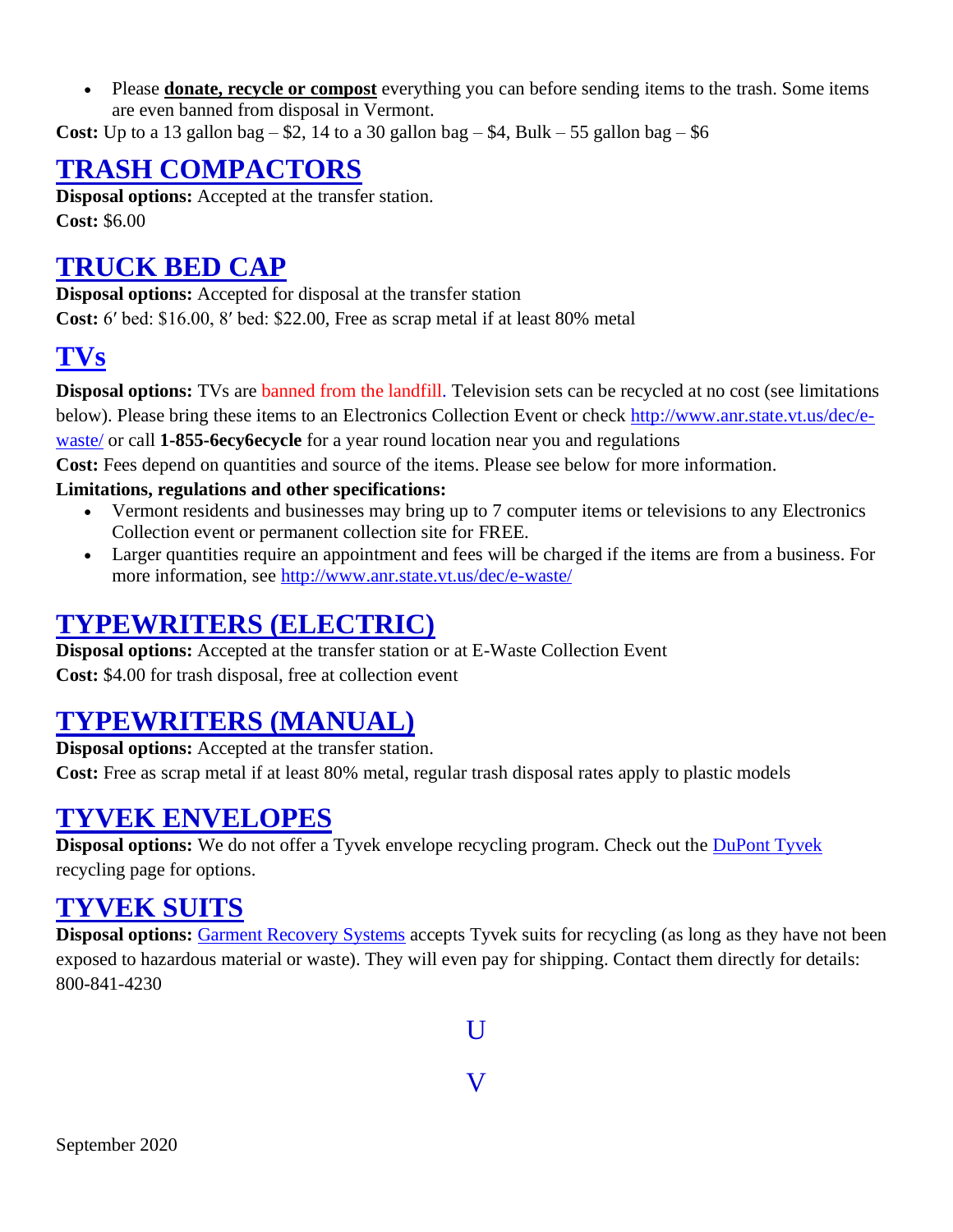## **VACUUM CLEANERS**

**Disposal options:** Vacuum cleaners may be brought to the Londonderry Electronics collection event. At other times you can dispose of them with your trash.

**Cost:** shop vac: \$2-\$6.00, plastic upright: \$4, small canister: \$4, hand-held vacuum: \$2

## **VANITIES**

**Disposal options:** Bathroom cabinets and vanities are accepted as construction and demolition debris at the transfer station.

**Cost:** Light Construction Materials (per cubic yard) – \$40

## **VCRs**

**Disposal options:** Accepted at the transfer station for disposal or bring to a Londonderry Electronics Collection **Cost:** Free at event. Otherwise \$4.00

## **VIDEO TAPES**

**Disposal options:** We do not accept video tapes for recycling at the transfer station.

**Cost:** Regular trash disposal fees apply

**Limitations, regulations and other specifications:** Remove tapes from paper or plastic cases. Recycle cases separately.

### **VINYL RECORDS**

**Disposal options:** We cannot recycle vinyl records at the transfer station. Check on-line to find companies who buy and sell vinyl records.

**Cost:** Regular trash fees apply

## **VINYL SIDING**

**Disposal options:** Vinyl siding is difficult to reuse or recycle. It may be disposed of as construction and demolition waste at the transfer station.

<span id="page-35-0"></span>**Cost:** Light Construction Materials (per cubic yard) – \$40, Heavy Construction Materials (per cubic yard) – \$60

#### W

## **WASHING MACHINE**

**Disposal options:** Banned from the landfill. Accepted at the transfer station. If the item is in good condition, please consider donating it to an organization that will put it to reuse. **Cost:** \$4.00

## **WATER BED LINER**

**Disposal options:** Accepted for disposal at the transfer station. **Cost:** \$8.00

## **WATER COOLERS**

**Disposal options:** Accepted at the transfer station.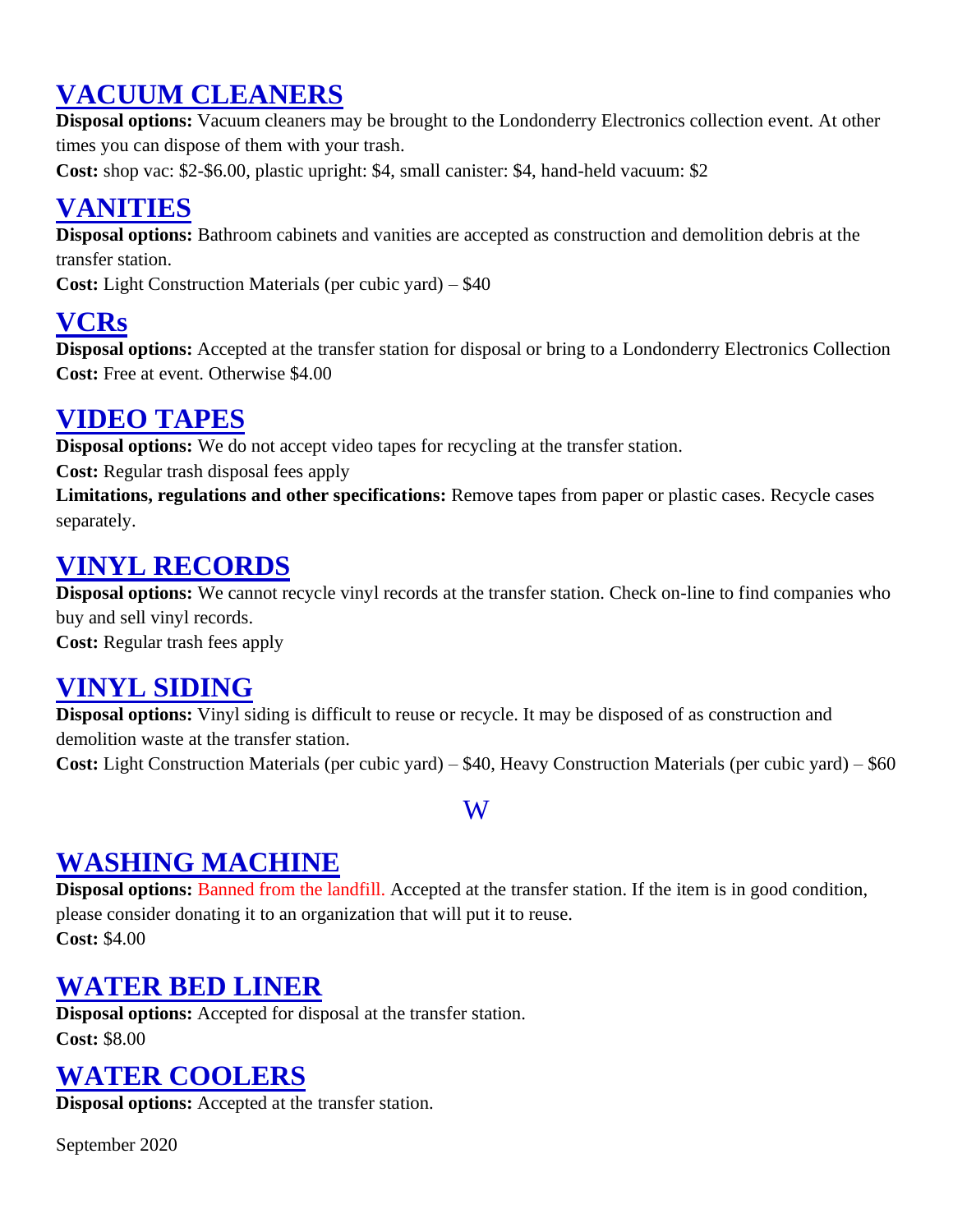**Cost:** \$4.00 if self contained, with Freon \$14

#### **WATER HEATER**

**Disposal options:** Accepted at the transfer station **Cost:** \$4.00

## **WATER SOFTENER SALT**

**Disposal options:** The salts (sodium or potassium chloride) used in water softening systems are not hazardous and can be thrown away in your household trash.

**Notes:** Salt and potassium **chloride bags must not be put into your recycling** or put in with other bags returned to grocery or box stores. We have not found an option for recycling these bags, and they must be disposed of as trash.

#### **WAXED PAPER**

**Disposal options:** Please put waxed paper (also called wax paper or paraffin paper) in the trash with other coated paper. **Waxed paper CANNOT be RECYCLED or COMPOSTED.**

**Cost:** Regular trash disposal fees apply.

**Why you can't recycle or compost waxed paper:** Waxed paper contains synthetic additives derived from petroleum, which make it unsuitable for composting. Paper is waxed to be moisture resistant – and since the recycling process uses water to break down paper fibers, the wax renders paper unsuitable for recycling.

#### **WINDOWS**

**Disposal options:** Used windows are accepted at the transfer station for disposal as construction and demolition waste.

**Cost:** standard: \$8.00, picture or bay: \$14.00 – \$50.00 (based on width),

#### **WINE CORKS**

**Disposal options:** visit the **Recork** web site for options, or send them to a company in Missouri called Yemm [and Hart](http://www.yemmhart.com/materials/winecork/wine_cork_recycling.html)

#### **WIRES, CORDS AND NETWORK CABLES**

**Disposal options:** Any metal wires or cords may be placed in the scrap metal bins at the transfer station **Cost:** FREE

#### X

## <span id="page-36-0"></span>**X-RAY FILM**

**Disposal options:** These films contain small amounts of silver, which is hazardous even in minute quantities. Residents or businesses with small amounts of x-ray films can bring them to the Hazardous Waste Collections **Cost:** FREE for residents of The Londonderry Group. Businesses must pre-register and pay for disposal..